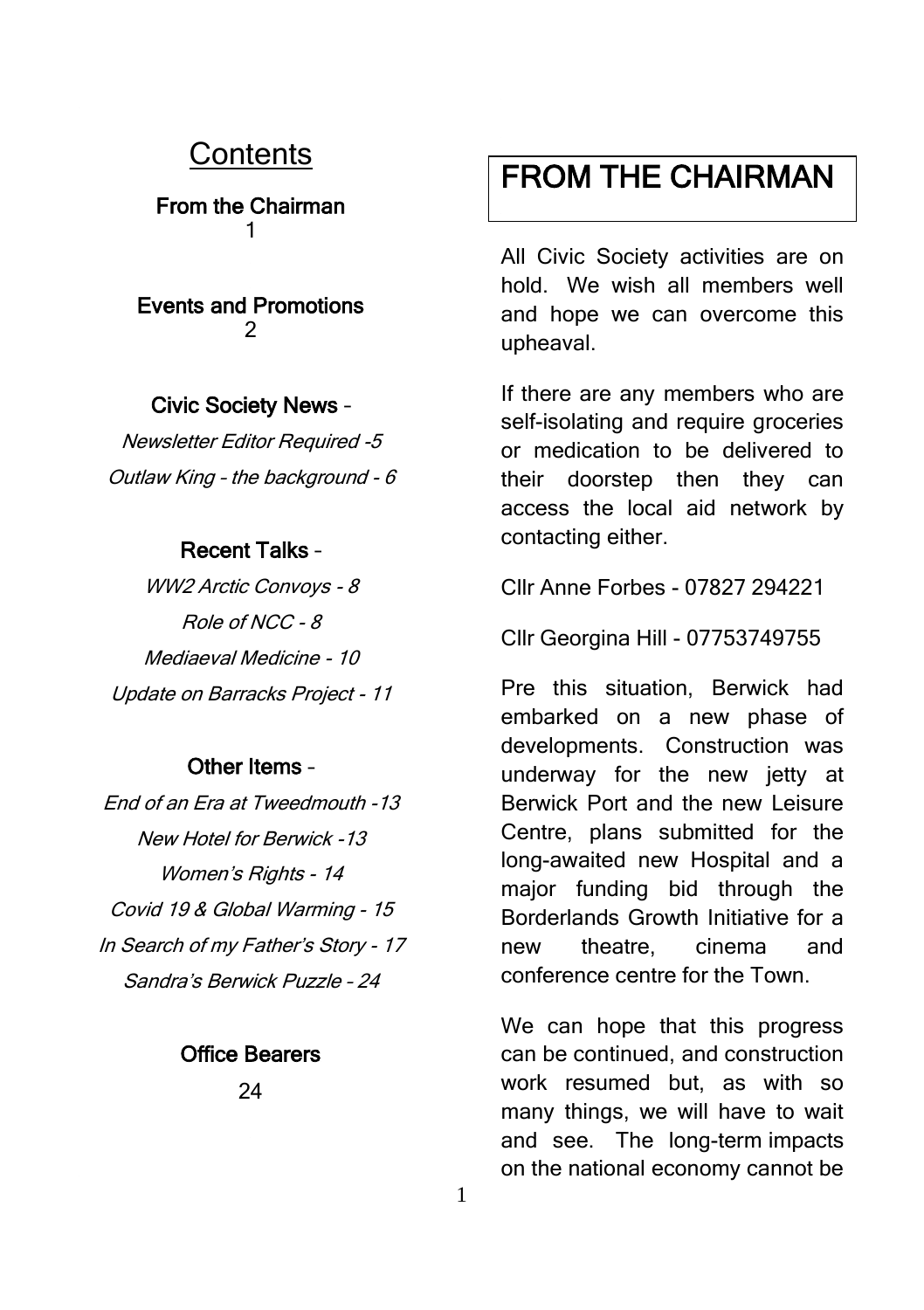fully gauged. We cannot know yet how this will impact public sector regeneration spending and private sector confidence which has been evident in the town recently with housing and other private sector developments such as the recently opened new Premier Inn and the Retail Park which was another construction site about to pop up.

### Ian Dods

## EVENTS AND PROMOTIONS

The AGM on the 8th April has had to be postponed so the present Office-Bearers and Executive Members will stay in place until such time as they can be reelected with perhaps some additions. Our Vice-Chairman, John Webster has already indicated that he will retire after the AGM. Great thanks are due to John for the excellent way he has compiled the bi-annual Newsletters, managed the website and set up the Membership system.

To cover the last six months; If anyone thought there would be a natural dip in interest in Remembrance Sunday after the Centenary of the ending of World

War I in 2018, they could not have been more wrong. The event in 2019 was extremely well supported with great generosity.

We held our own Main Guard service on Monday, 11th November. As has become customary, the Scouts and Cubs led by Paul Marshall and Mayor, Anne Forbes, had placed 651 crosses to commemorate the fallen of Berwick, Tweedmouth and Spittal. Chairman, Ian Dods, was joined by the Reverend Canon Alan Hughes who conducted the service. Major Lance Thornton. KOSB, who read the Exhortation and Piper, Andrew Smith.

As always, we were delighted to welcome Longridge Towers Junior School and pupil cornet player, William Allis gave his best ever rendition of the Last Post and Reveille. A poppy wreath was laid on behalf of the School which was a touching gesture.

Afterwards refreshments were provided in The Main Guard which was organised by Catherine Seymour, Anne Humphrey and Julia Butler to whom we accord thanks.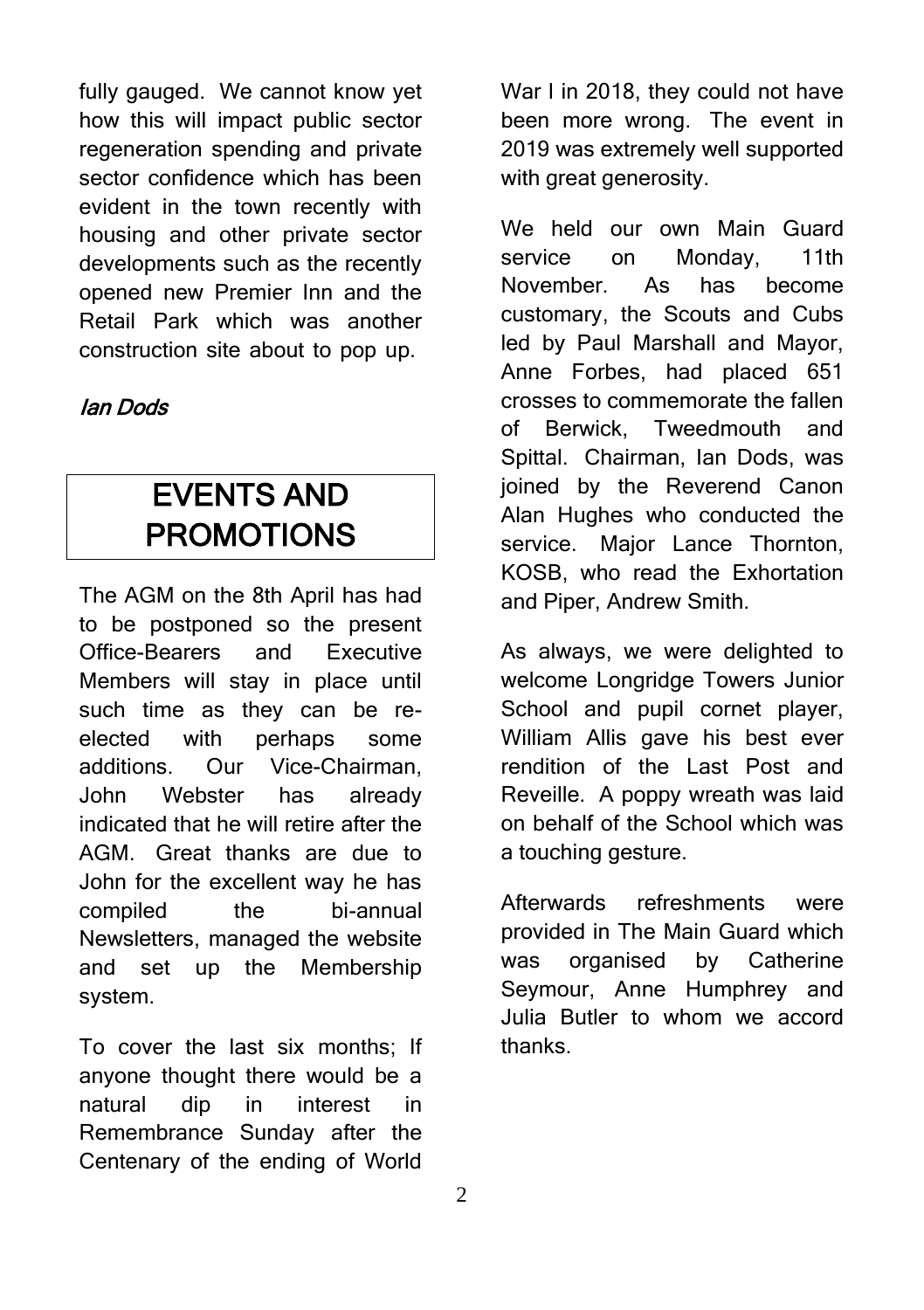

The Christmas Party, which was also General Election Day !, took place at Tweedsyde, Castle Terrace. John Meachem and his daughter, Tiffany, had very kindly agreed to hold the event in their lovely, newly refurbished home. Everything was arranged beautifully, and torches were lit on the outside courtyard. John and Tiffany had also provided musicians which added to the festive atmosphere. Forty-six attended with a few absences due to illness. The much-enjoyed buffet and wine had been organised by the Dryden family.

On 27th February, Ian Dods and Zoreen Hill visited Berwick Academy to present our annual award. The recipient this year was Caitlin Todd who is a very impressive student who has carried out a large amount of charitable work, taken part in local musical events as a drummer and represented the county in Sport. She is hoping to attend either

Durham or Newcastle University. We hope she will achieve this with the current uncertainty of how exam grades will exactly be awarded. Also, in attendance at the ceremony were teacher coordinator, Richard Johnson and Deputy Head, Steven Gibson.

The Society has sponsored one of the U3A Nature Trail Line Boards. Unfortunately, the launch party had to be cancelled but they did formally open the Trail which can be accessed online, and residents can walk through as part of their one daily exercise, keeping to the current social distancing rules. This can be accessed via the website; [www.tweedandcoast.org.](http://www.tweedandcoast.org/)



Society Sponsored Nature Board

Also included is a photograph of a seat placed on Berwick Pier in memory of Alan Faragher who died on 14th April 2019.

Husband of Ann, he was a prominent Berwick personality, a successful businessman, stalwart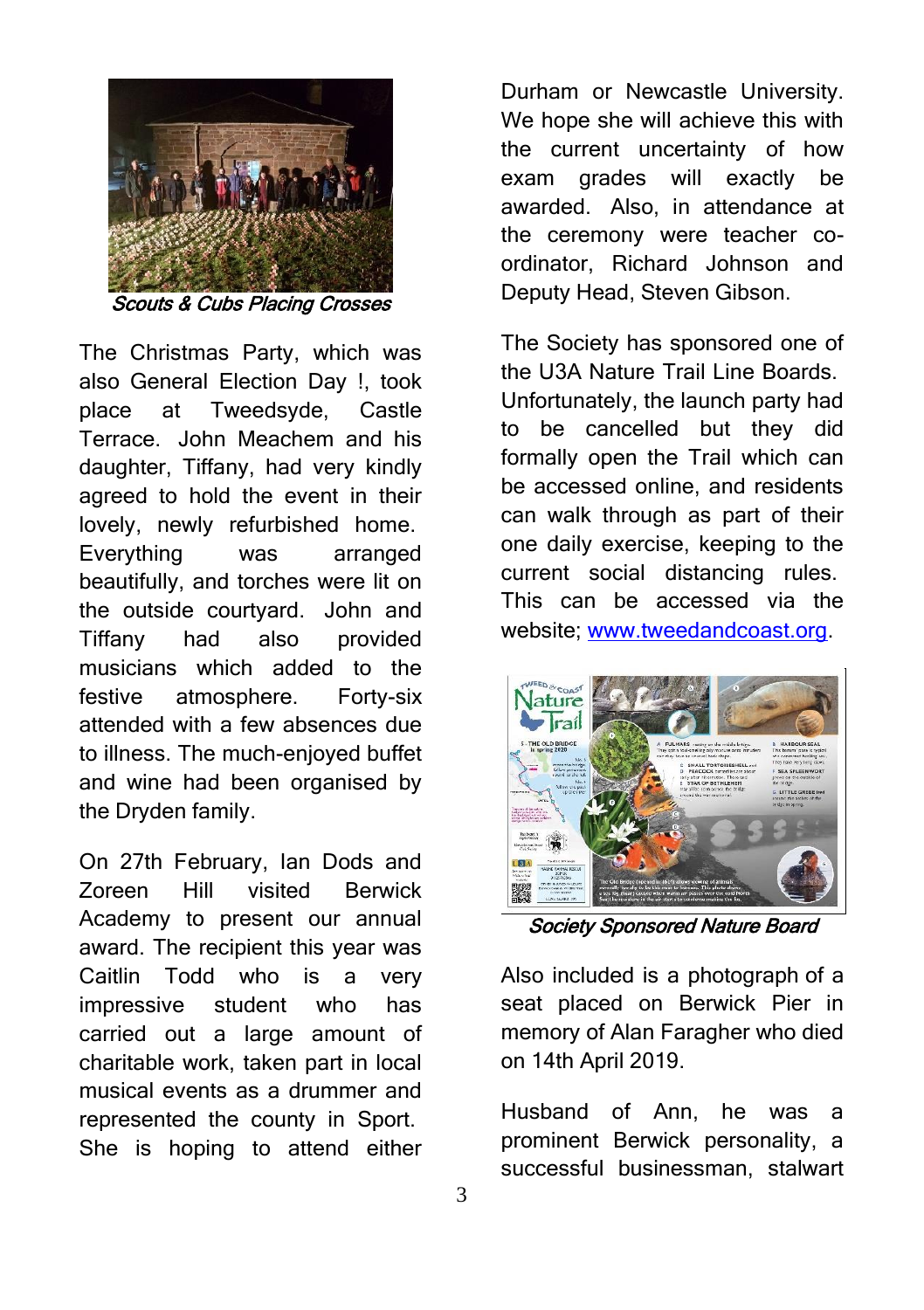of the Lifeboat and an active participant in many Civic Society activities in the past.



#### Alan Faragher Seat

The meeting programme with guest speakers has been extremely interesting, varied and well attended. On the 9th October, we held our combined meeting with The Berwick History Society when Leona J Thomas gave a talk on The Russian Arctic Convoys in 1942 which was told in her father's memoirs. The report of this talk was written by James Bruce, Chairman of The History Society who is himself very knowledgeable about Russia.

For the 13th November meeting, we were very pleased that Max Adams, the charismatic, acclaimed biographer, archaeologist and expert on woodland and tree histories gave a talk entitled; "What shall we do with all the Trees?". He has been a popular contributor to two of The Berwick Literary

Festivals. The subject of trees is very topical, and Max Adams stressed the vital importance of them for the Global environment and the soil, not just the trees themselves. He writes about the subject in his latest book; "Trees of Life" published by Head of Zeus on 14th November 2019.

On January 22nd, Director of Planning at Northumberland County Council, Rob Murfin gave a well-received talk on planning from a strategic, policy and personal viewpoint.

The speaker on the 12th February, Sandra Gann, an engaging and accomplished speaker, gave a talk on; "Myths, Magic and Mediaeval Medicine". Then on 11th March, Sir Philip Mawer assisted by Barracks Site Manager, Sophie Howard, gave an eagerly awaited update on The Berwick Barracks Project.

Reports on these meetings appear later in this newsletter.

An interesting calendar of Events for the 2020/2021 season was in the process of being compiled before the Coronavirus crisis. We hope that the programme can be rescheduled soon.

Zoreen Hill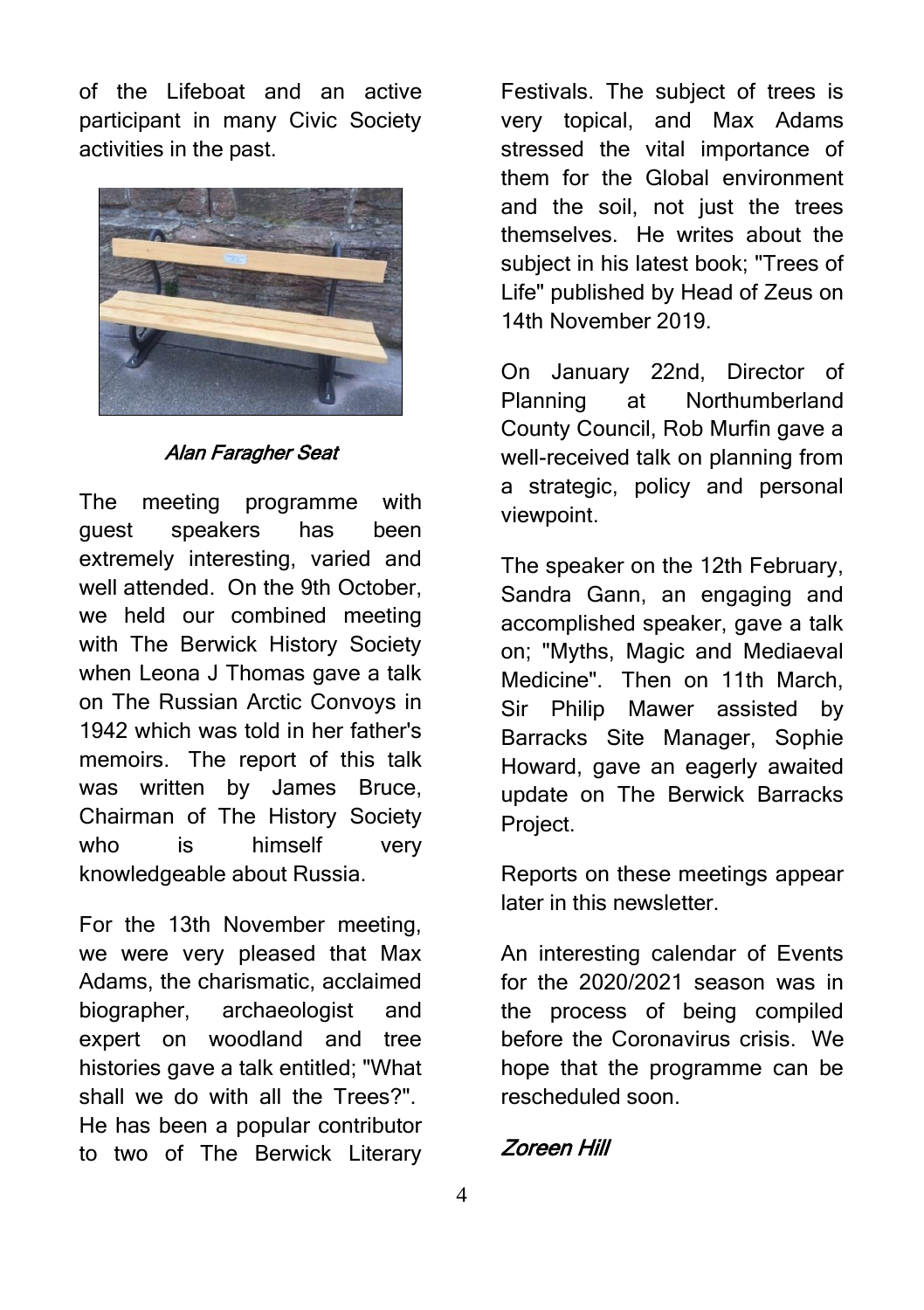# CIVIC SOCIETY NEWS

## NEW NEWSLETTER EDITOR REQUIRED!

Just to say that I will not be standing for re-election to the Executive Committee at the AGM as I have taken on new commitments with two organisations in Edinburgh that I have been involved with for some time.

Apart from that, as many may be aware, I am only an occasional weekender in Berwick and so rarely can attend the monthly talks, and even the Executive Committee meetings often require me to make special trips down for the day.

I have produced the newsletter and looked after the website for about five years now and took these jobs on to help, as the newsletter editor had just left the area when I joined the Society. I think it is now time to hand over to a full-time resident who has better local knowledge and contacts.

So, this Spring newsletter will be my last, but it does allow a good six months for a member to come forward and take on what is an

interesting task in support of the Society. So, what does the iob involve?

Two newsletters are produced annually: in spring and autumn. The content, you will know as a reader, includes reports from the Chairman and Treasurer plus summaries of monthly meetings, plus articles of general interest entirely of the Editor's choosing. I have enjoyed input from Michael Cullen over the years, who, I am sure, will continue to contribute interesting items.

No special technical expertise is required other than a familiarity with Microsoft Word or similar software package and a knowledge of how to paste photographs into the body of the text. The document is in A5 page size with two columns per page although the overall layout is entirely up to the Editor. I normally convert the newsletter to PDF format for emailing to the printer.

I shall of course help during handover to a new person by explaining any issues of concern.

### John Webster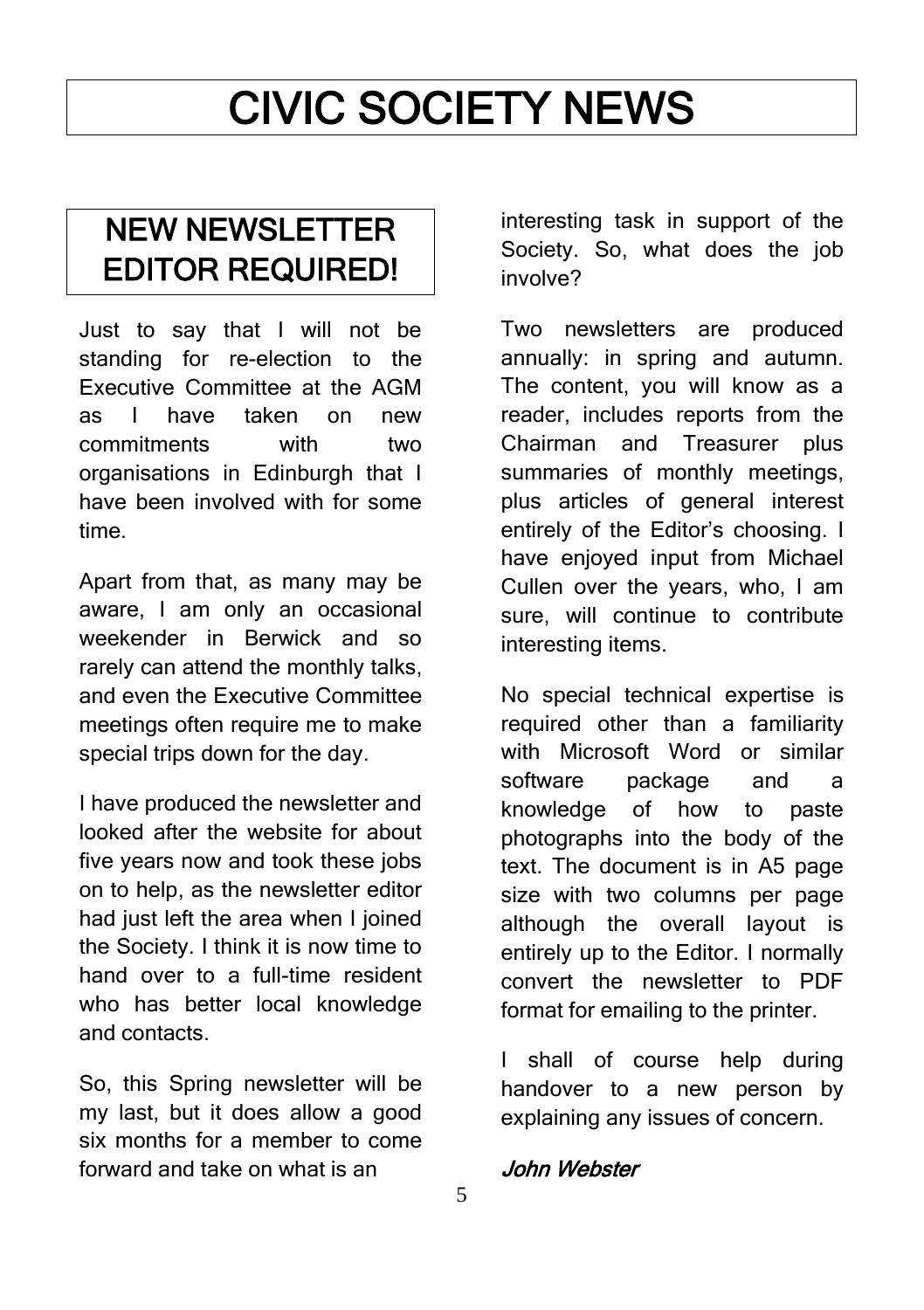## **OUTLAW KING** THE BACKGROUND **STORY**



In January 2019 I was invited to a meeting at the Main Guard, together with some regular stewards and committee members, to discuss ideas for that year's exhibition. I suggested putting together a display about the filming of The Outlaw King when Sigma Films from Glasgow came to town in October 2018 and it was agreed.

A crew descended on Berwick a week before filming to prepare our Old Bridge which stood in as London Bridge. The Quayside was transformed into a medieval marketplace. A tax office set was built at the end of the tunnel leading through to the Youth Hostel. The dock became the production hub for wagons, equipment and crew, with

marquees for catering and costumes and make up.

All the hotels ,B&Bs and holiday lets were filled with actors and crew members the star of the film playing Robert The Bruce was Chris Pine and his personal chef, Jamie Kemp stayed with Ian and I for three nights in our B&B The Anchorage in Woolmarket.

On the first day of filming I was at the Tweedmouth side of the Old Bridge with my sister Shirley and friend Joanne to watch the action a lot of beautiful horses with actors in chainmail were cantering across the bridge. It was amazing to see all the cameras filming shots from different angles, and to realise how many times they had to refilm the various shots.

On the second day ,I went to Sandgate at 9am, when I looked down Chris Pine was sitting on a horse and next to him was my favourite Scottish actor Tony Curran. I spent most of the day watching as much of the action as I could ,though occasionally we had to be moved by security, so camera angles were kept clear.

At about 6.45 pm we heard a shout of "It's a Wrap" and a cheer went up from the Quayside. The extras came up the ramp on to the bridge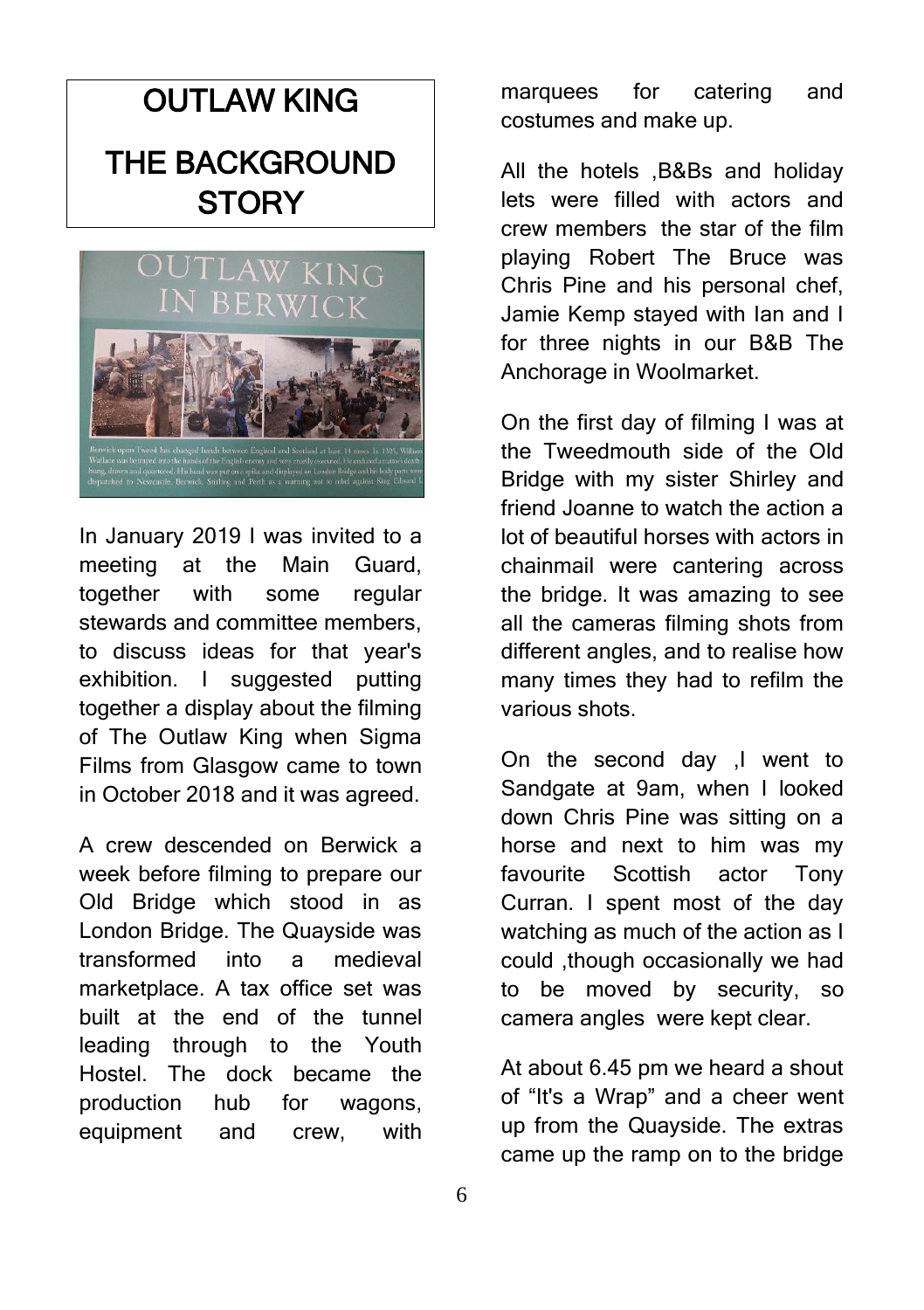to go to the dock to get changed out of their costumes. Among them some locals and our Mayor Gregah Roughead who was dressed as a medieval merchant.



Shirley and I and another friend Joyce went into Barrels Ale House and sitting at the bar was Tony Curran, I had a quick word with him, telling him how much I admired his performance as Vincent Van Gogh in Doctor Who. Then Chris Pine walked in, a Hollywood A – Lister, who played a young Captain Kirk in the newer Star Trek films, he was joined by my guest Jamie and Tony I could not believe two of my favourite actors were in Barrels and they were lovely.

My historical heroine is Isabella The Countess of Buchan who crowned Robert The Bruce King of Scotland and as a result was imprisoned in a cage in Berwick castle by Edward the first. I really wanted her story to be told in the

exhibition as the only reference to her in Berwick is a road called Countess of Buchan Way.

With the help of Louise Dryden, who sent E-mails for me to the film company and Netflix, we managed to obtain film props and screenshots. I was asked not to put much text on the information boards just enough to say what went on during filming, a lot of locals let me use their photos which was a big help.

Last year, many people came to see the exhibition, there are lots of lovely comments in the guest book including one from a friend of the director David McKenzie. Ian and I went to Edinburgh to see Outlaw King in a cinema The Old Bridge looked amazing with CGI medieval London in the background and even better the Quayside with CGI Tweedmouth Moor in the distance, and Berwick named on the screen. I loved every second of it.

### Sandra Dods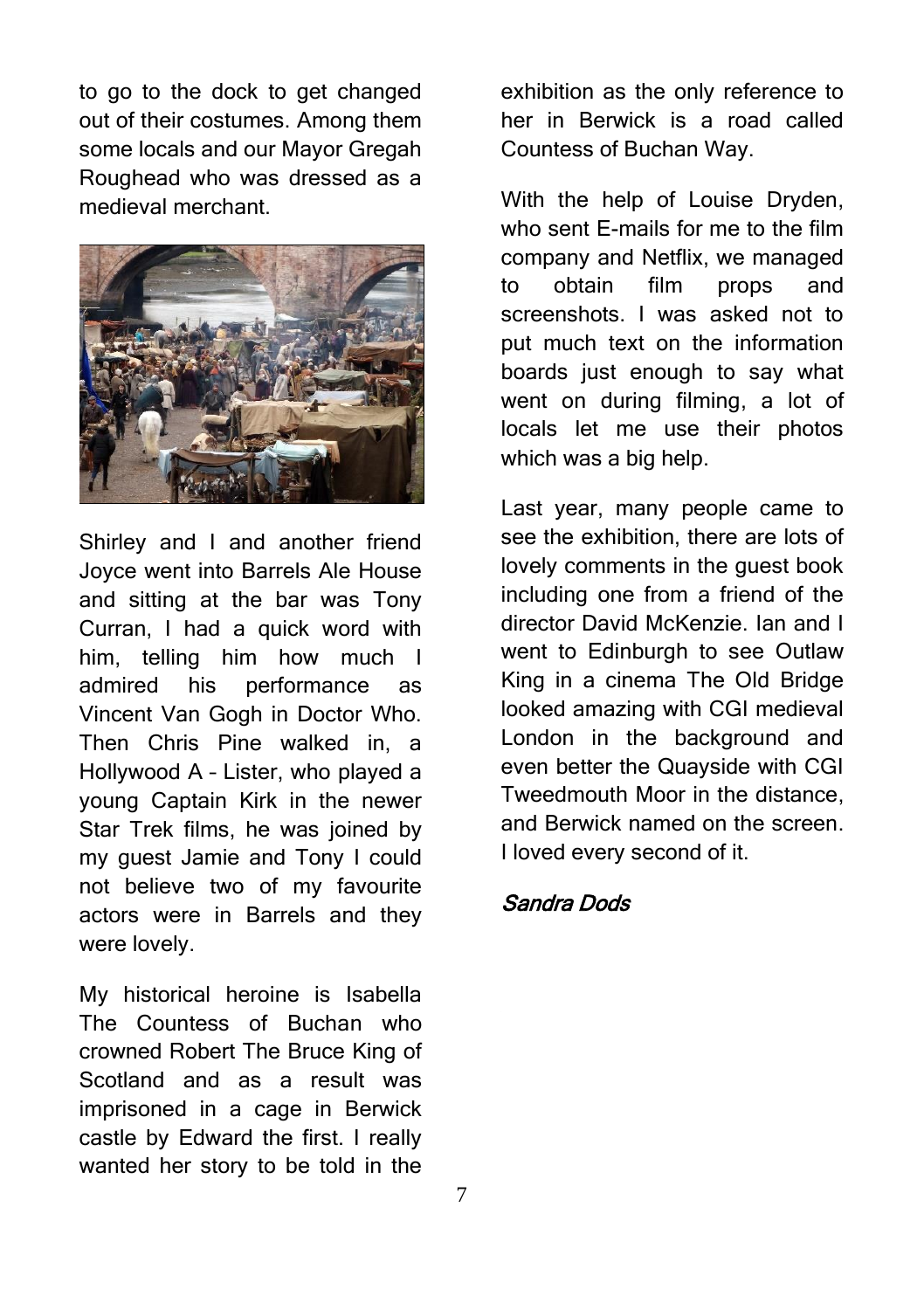## RECENT TALKS

## ARCTIC CONVOYS DURING WWII

In October it was Berwick Civic Society's turn to host our annual joint meeting, in which we gained a terrific insight into the experience of those who braved the Arctic Convoys in World War II. These notoriously perilous missions from Loch Ewe were a vital lifeline to the Soviet war effort, ferrying tanks, armoured cars, weapons and other supplies.

Leona J. Thomas's father Leonard worked in the engine room of HMS Ulster Queen, and kept a detailed diary, on which he based his memoirs.

It was not least interesting to learn about the significance of the Tirpitz, the flagship of Germany's Baltic fleet and the heaviest battleship ever built by a European Navy.

Just the threat of the Tirpitz emerging from its Norwegian lair was enough to scatter an entire convoy. When this happened in June 1942, the merchant ships were left to fend for themselves in a disastrously unequal struggle with U-Boats and the Luftwaffe.

Among a wealth of other fascinating details, we also gained a proper understanding that the western allies didn't have solely altruistic motives. The USSR paid for the cargoes it received in large quantities of gold and silver bullion – some of which apparently ended up at the bottom of the Clyde!

James Bruce

### THE ROLE OF NCC IN URBAN DESIGN

The Civic Society heard a talk from<br> **Rob** Murfin the Director of Rob Murfin, the Director of Planning at Northumberland County Council, on Wednesday, 22nd January at the Parish Centre.

Rob Murfin, who joined NCC in February last year, had previously been the Senior Planning Officer at Sheffield City Council and, before that, Head of Planning Services at Derbyshire County Council.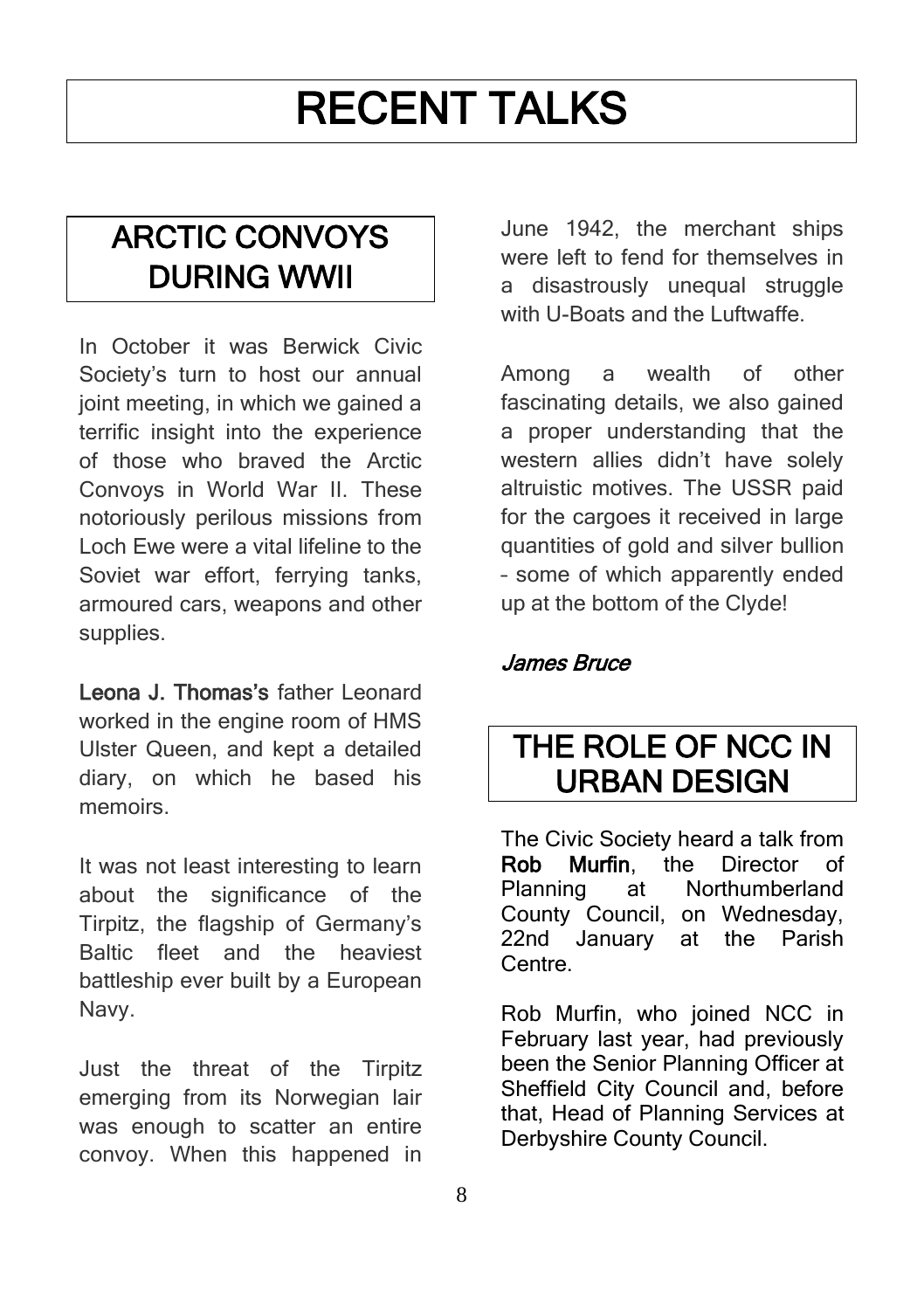

He gave an overview on various issues around planning policy and shared his views on how to secure; "thoughtful design".

He said that lower cost housing developments should not necessary mean compromising on quality, saying that; "good and thoughtful design need not cost {relatively large amounts of} money.

Rob spoke of the importance of local input when it comes to s101 agreements, which is when developers provide money for, or directly provide, some local benefit, as part of their planning agreement. He explained his previous work at other local authorities to ensure that local initiatives were supported in this way.

He covered a range of topics including neighbour planning and the impact of climate change and emphasised the need for "evidence based" planning. He also said that

he would always defend, for example, replacing windows in conservation areas; "like for like".

Rob also spoke of issues particular to the Berwick area. He said that Berwick was rich in historic and other assets which are both historic and marketable. He talked of the delicate balance needed to ensure that development and progress here did not undermine these assets which he referred to, comparing to other places as; "a dream to have".

He spoke of how Berwick has typical urban design challenges, as faced elsewhere, flagging up the common problem of the provision of adequate car parking for both residents and visitors.

In terms of current Berwick projects, he mentioned the Northumberland County Council bid for major funding for the Maltings through the Borderlands growth deal, adding that we should never underestimate the role arts can play in regeneration and economic development.

Rob spoke of the need for a considered, focussed approach to projects in the town and mentioned, in particular, proposals being currently developed around the future of the Quayside. He added that, as with every other place he has been, there are criticisms in equal measure of both the planning system being too restrictive and that permissions are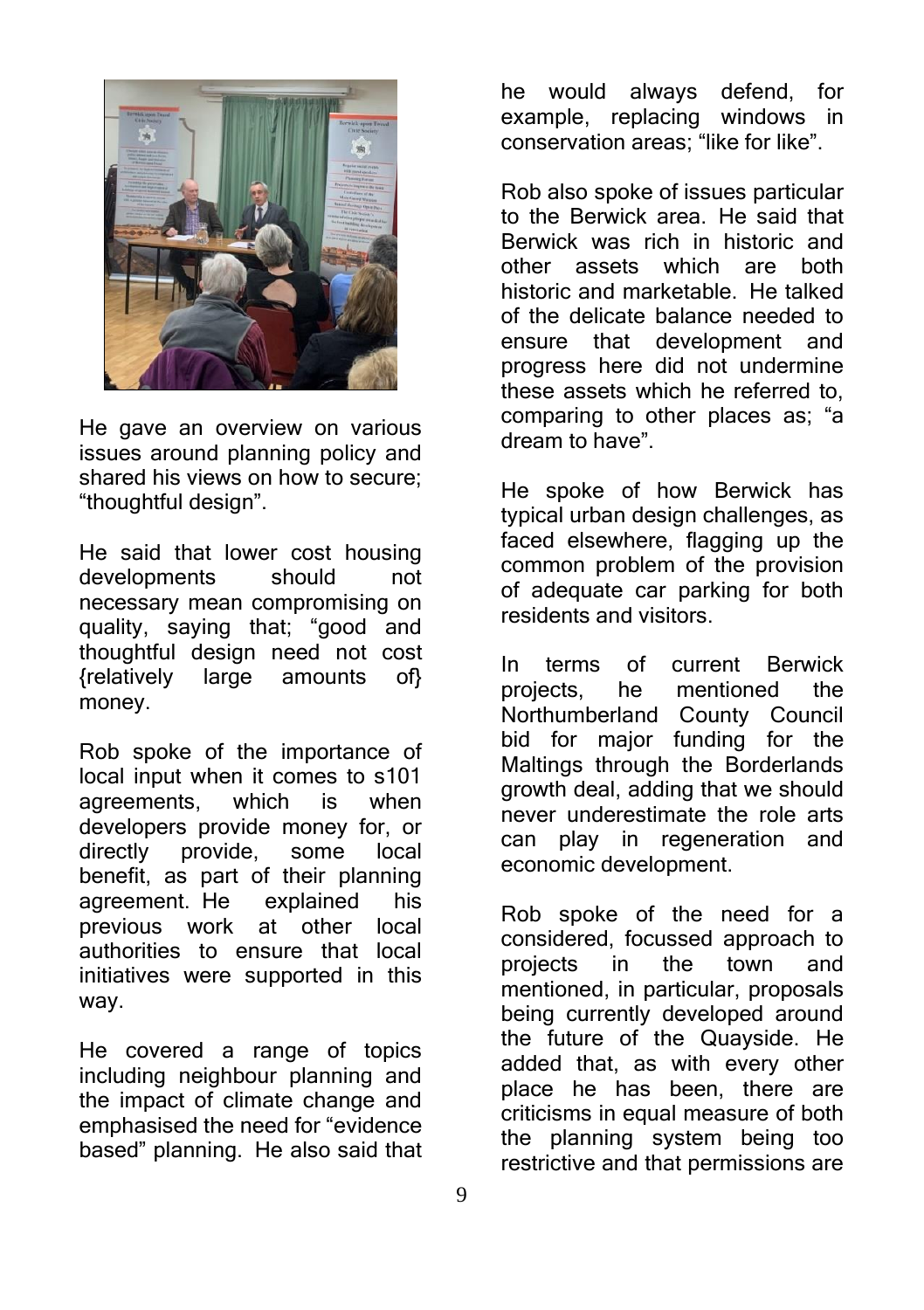granted too readily. He said that, as a planner, if these criticisms are around 50/50 it is probably an indication that you are doing something right and planners should not fear being unpopular.

Rob answered a range of questions and listened to feedback from the audience. He was asked about the recent damning audit report into NCC's planning department, before his time, over the Lugano application for the Dissington Garden Village project near Ponteland.

He said that he had joined NCC following these problems and emphasised his commitment to ensuring that these issues were put behind NCC and that the public could have confidence in the local planning system.

The meeting was chaired by Civic Society Chairman, Ian Dods and was well attended.

### Zoreen Hill

## MEDIAEVAL MEDICINE AND CARE

At our February Meeting Sandra Gann gave an illustrated talk on mediaeval medicine and care.

She described the practice of medicine in the Middle Ages being rooted in the Greek tradition based

on the four humours linked to the four elements and the need to maintain balance for good health.



She described various practices ranging from bloodletting to the importance of plants in mediaeval medicine. Most people could not afford the few doctors who were trained at this time the more common practitioners being apothecaries, alchemists and the widely used 'cunning folk', usually women, with an accrued knowledge of folk lore using plants and superstitious rituals. All practitioners, whether professional or amateur, needed a good knowledge of astrology as the position of the planets played an important part in both diagnosis and remedy.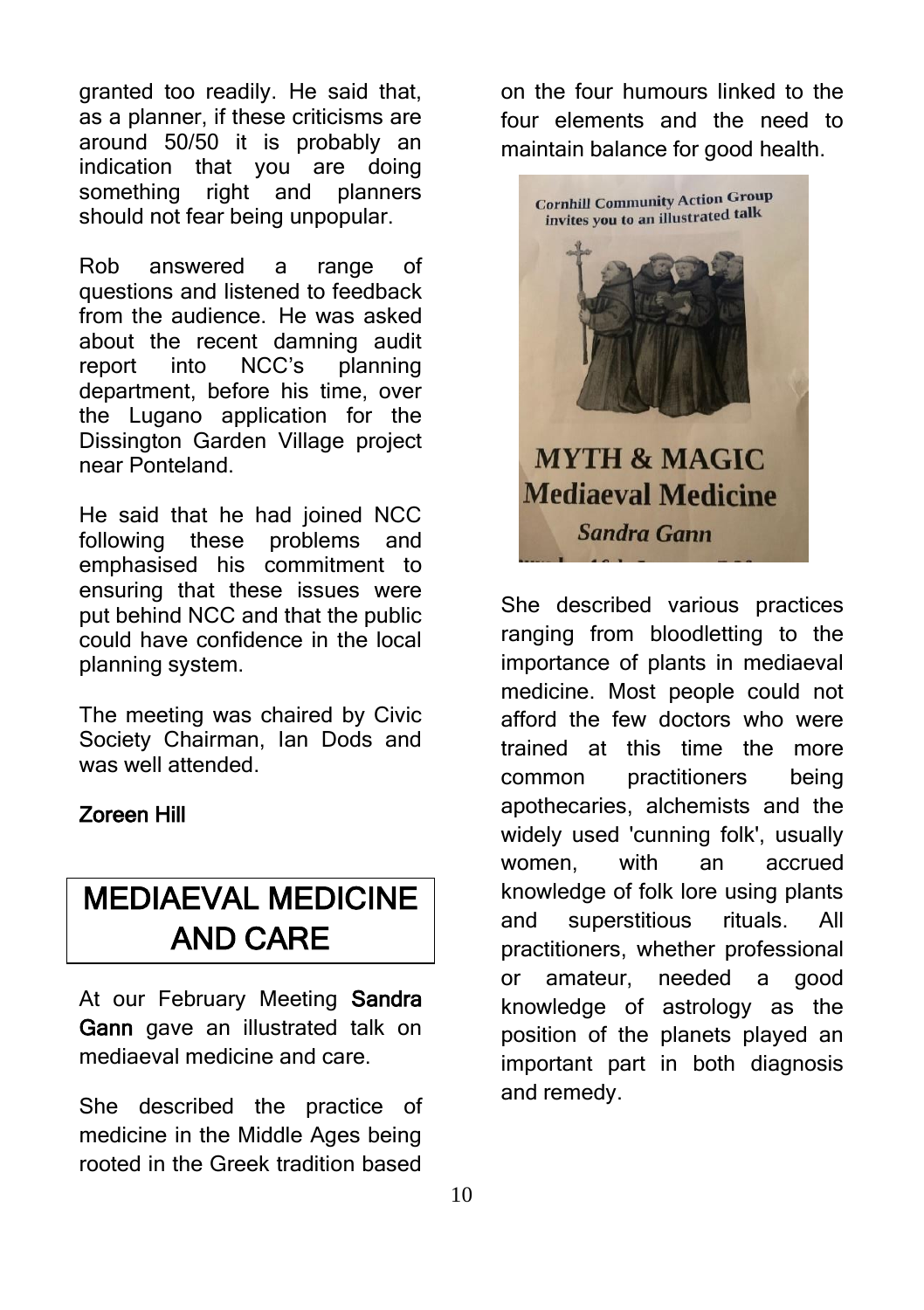Sandra also described the monastery hospitals and smaller Maison Dieu that offered care for the needy and travellers, often those suffering from leprosy. We had examples of hospitals ranging from St Bartholomew's in the City of London to the Church of the Holy Trinity at Soutra near Lauder and the four wonderful examples of medieval hospitals here in Berwick.

In the 13th century they were very clear the soul was more important than the body, but the care and attention given to patients of these hospitals would have been a welcome relief from the worries of fire, famine or fever in the community.

### Sandra Gann

## UPDATE ON THE BARRACKS PROJECT

A well-attended meeting of the Civic Society on Wednesday, 11 March heard Philip Mawer and Sophie Howard (English Heritage's manager in Berwick) provide an update on the project to rejuvenate Berwick's Grade 1 listed Barracks.

After reminding members of the recent history of the project, Philip identified the changes in the context in which it is being undertaken. Tightened financial circumstances meant that a persuasive vision and business case for the redevelopment of the Barracks would be even more essential if the significant capital needed (previously estimated at some £15.0 million) was to be raised. The Barracks site was large and complex, with Grade 1 listed buildings, many do not open to the public, requiring constant maintenance and several different partner organisations undertaking activities there. So the team working on the project had looked carefully at other large heritage sites being redeveloped to see if there were lessons to be learned which could help Berwick achieve success.

Sophie described the research she had undertaken into sites including Chatham Historic Dockyard, New Lanark, Saltaire and Somerset House. Several conclusions could be drawn from the experience of sites where regeneration had been successful. These included the importance of developing a clear, shared vision for each site's future; rigorous attention to ensuring a site remained financially sustainable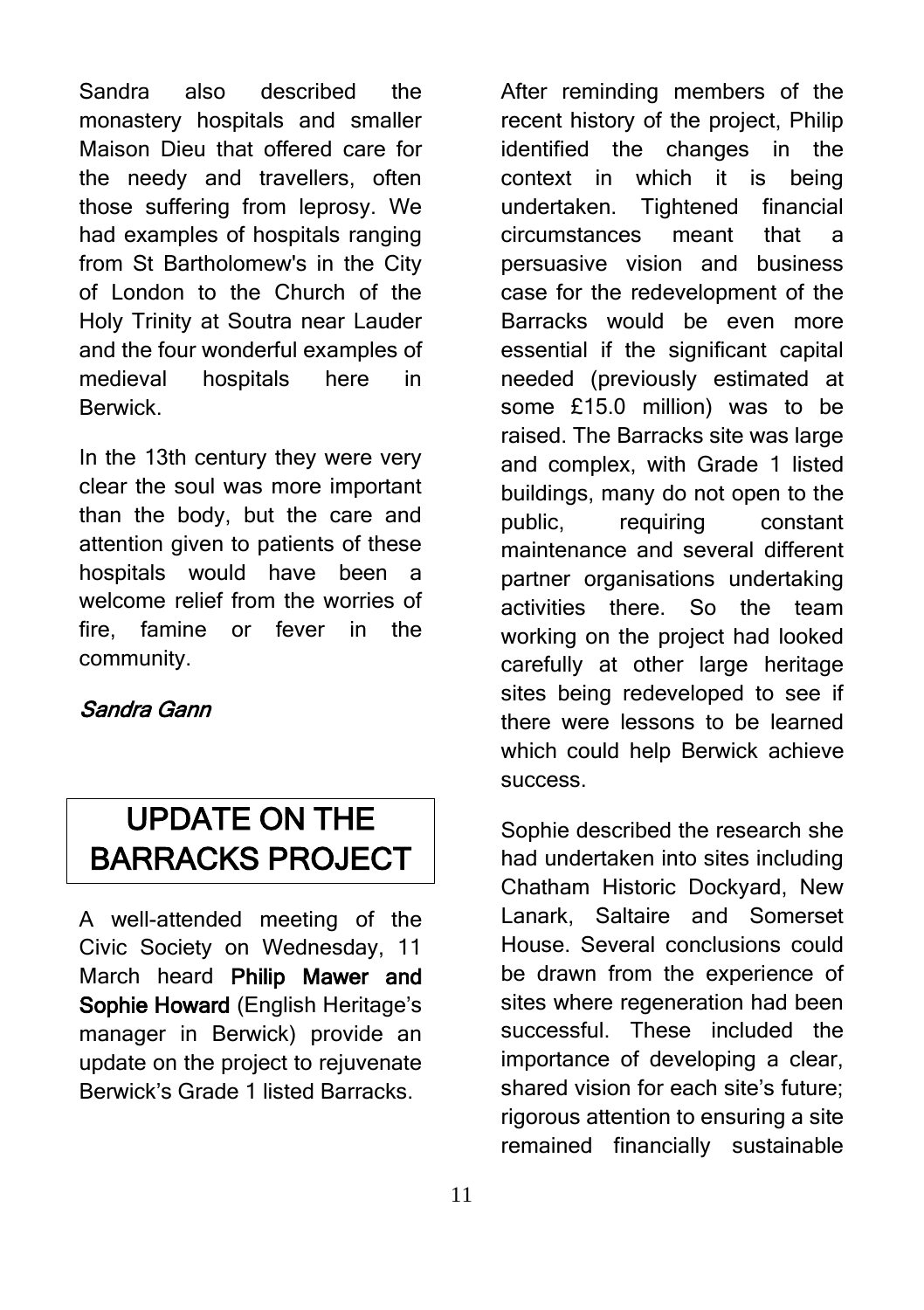into the future; a mix of complementary activities on each site which together highlighted its unique nature; strong governance; and creating supportive links with the local community.

Philip said that, with the help of funding from the National Lottery Heritage Fund and from English Heritage, the Project Group – which included Northumberland County Council as well as the partners on the site – was working hard to develop a convincing plan for a sustainable future for the Barracks. This included looking carefully at the historic collections held on the site and by Berwick Record Office; weighing up what were the limits of acceptable change for the buildings on the site, given their listed status; and assessing the funding and governance options to secure the site's long term future.

A report drawing all these strands together was expected to be published before the summer holidays. While it was impossible to predict at this stage what it would say, it seemed likely to point towards a phased redevelopment of the site, using a mix of public and private funding, with a substantial cultural, heritage and archival presence on the site alongside other activities. It was also clear that, to be successful,

the site would need to be managed imaginatively and as a whole, rather than as a collection of separate activities. Whilst this would inevitably involve compromises, all the partners in the project were committed at a senior level to achieving a successful outcome.

During a lively discussion session, Civic Society members explored some of the issues and options being considered. The speakers concluded by thanking the Society for its consistent support of the search for an outcome which would both serve the interests of Berwick and the Eastern Borders and do justice to the Barracks themselves, which would next year celebrate their 300<sup>th</sup> anniversary.

### Georgie Hill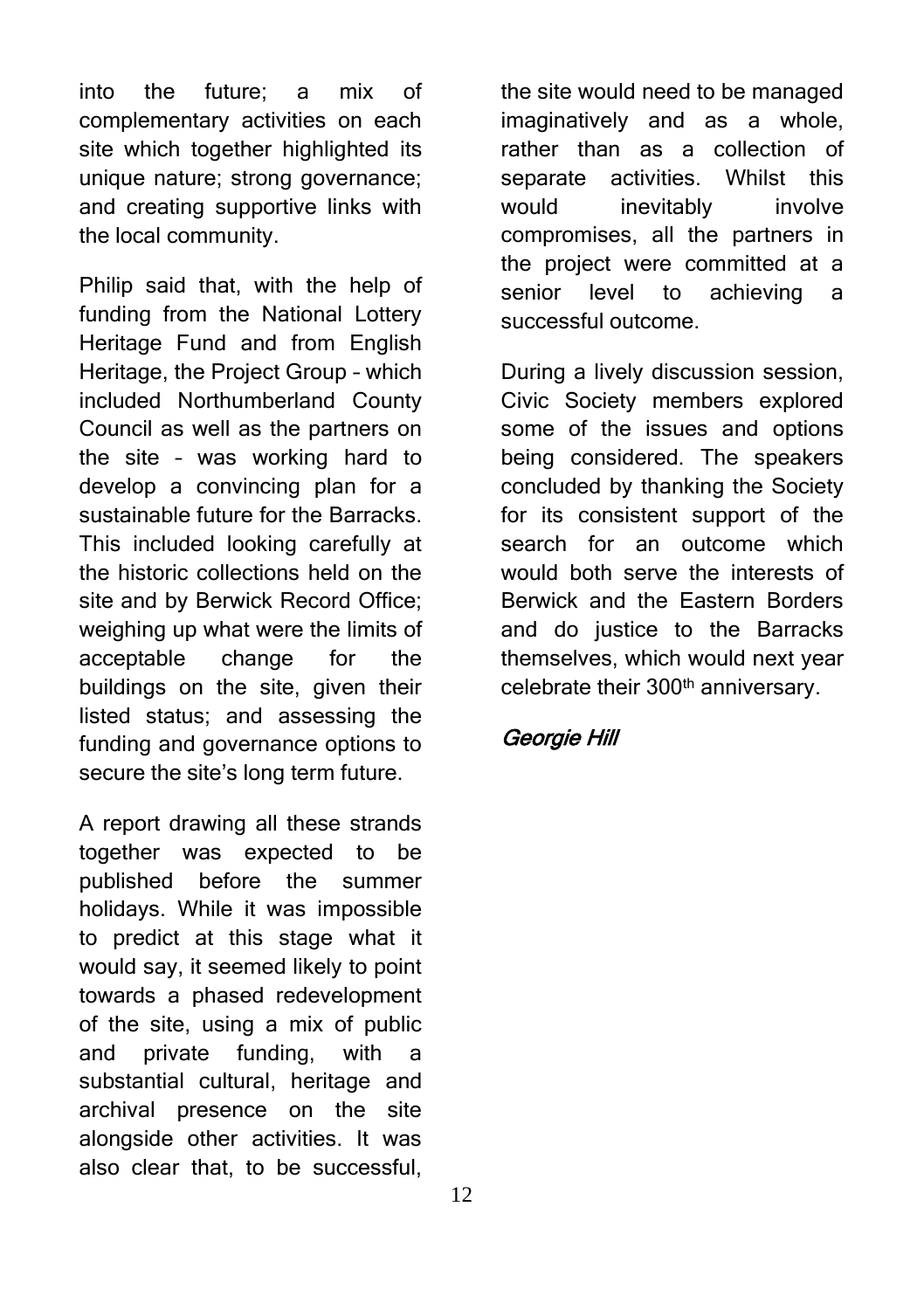# OTHER ITEMS

## THE END OF AN ERA AT TWEEDMOUTH



was disappointed in early February to cross by the old bridge to Tweedmouth and to see that Hopes, the small newsagent near the docks, had a closing down sign in the window. I went in past, as I often did, and spoke to the shop keeper.

In fact, the shop was closing finally a couple of days later, after 125 years of trading by the same family, this being the fifth generation to run the shop.

Apparently, about twenty years ago the shop was so busy that three people were employed during the morning period. Interestingly, one of the main blows to trade was the arrival of the mobile phone which resulted in younger people getting their news online and no longer buying a

newspaper and other items during their visit.

It does reinforce the message that if we want to retain our small independent traders then we have to use them and not get everything at the supermarket.

### John Webster

### AND HOTEL HERALDS NEW ERA FOR BERWICK



The long-awaited Premier Inn opened its door to the public on 17<sup>th</sup> February and I think a good job has been made in blending a modern building into the surrounding area with a series of steep-pitched roofs that reflect those on The Quays.

I spoke with the hotel's Deputy Manager, Kirsty McLeod, who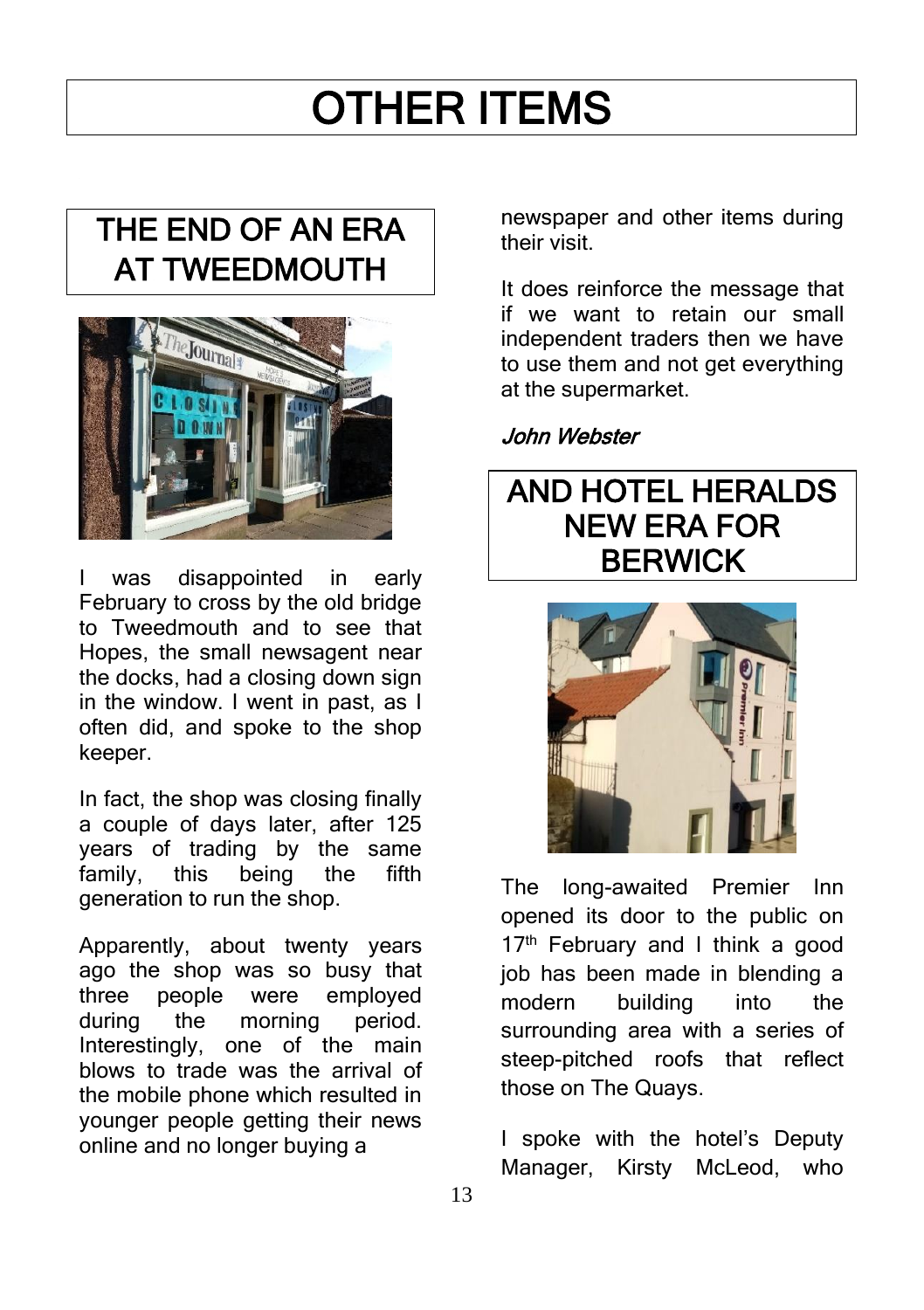explained that they offer a total of 60 rooms; 16 double, 20 triple and 21 family, and 3 accessible rooms, which are all priced the same. The family rooms hold a maximum of two adults and two children.

Breakfast is not included but is available for £9.50 per person, with up to 2 children under 16 eating free. There is also an 'all you can eat' continental breakfast available for £7.50 per person.

Kirsty explained that they did not include a large restaurant in view of the fact that there are many nearby but there is a café bar, open 24/7 for residents, that sells a range of drinks, including tea, coffee, a range of beers and spirits, and of course wines. A limited menu is also available consisting of simple bowl foods and a range of pizzas, which are available to residents at any time and non-residents until 11pm.

I imagine the hotel will be popular in view of its convenient location within the ramparts and near the waterfront and its proximity to the excellent range of shops in Marygate, Hide Hill, West Street and Bridge Street, and other nearby streets.

### John Webster

## WOMEN'S RIGHTS

In 1876 Miss Lydia Becker wrote to the Town Council inviting it to petition Parliament for women's suffrage. That caused the Town Council some amusement. Later, a rather more robust response was thought by some to be fitting.

When Sir Edward Grey, Foreign Secretary, the Borough M.P., and President of Berwick Rangers Football Club, began to speak at the start of its fund-raising bazaar, he was heckled by two ladies thought to have come from Newcastle. One had a gag stuffed in her mouth and both were bundled out, a reporter present being taken aback at their ruffianly treatment.

Suffragettes made a local appearance with Miss Adela Pankhurst and Miss Fawcett speaking for women's rights and setting up a suffrage stall in the High Street in 1909 and with an Edinburgh-London march passing through Berwick in 1912. Elsewhere, a plan to debag Asquith on a golf course came to nothing but stones broke panes in Number 10's windows, the signal for widespread smashing in London Streets.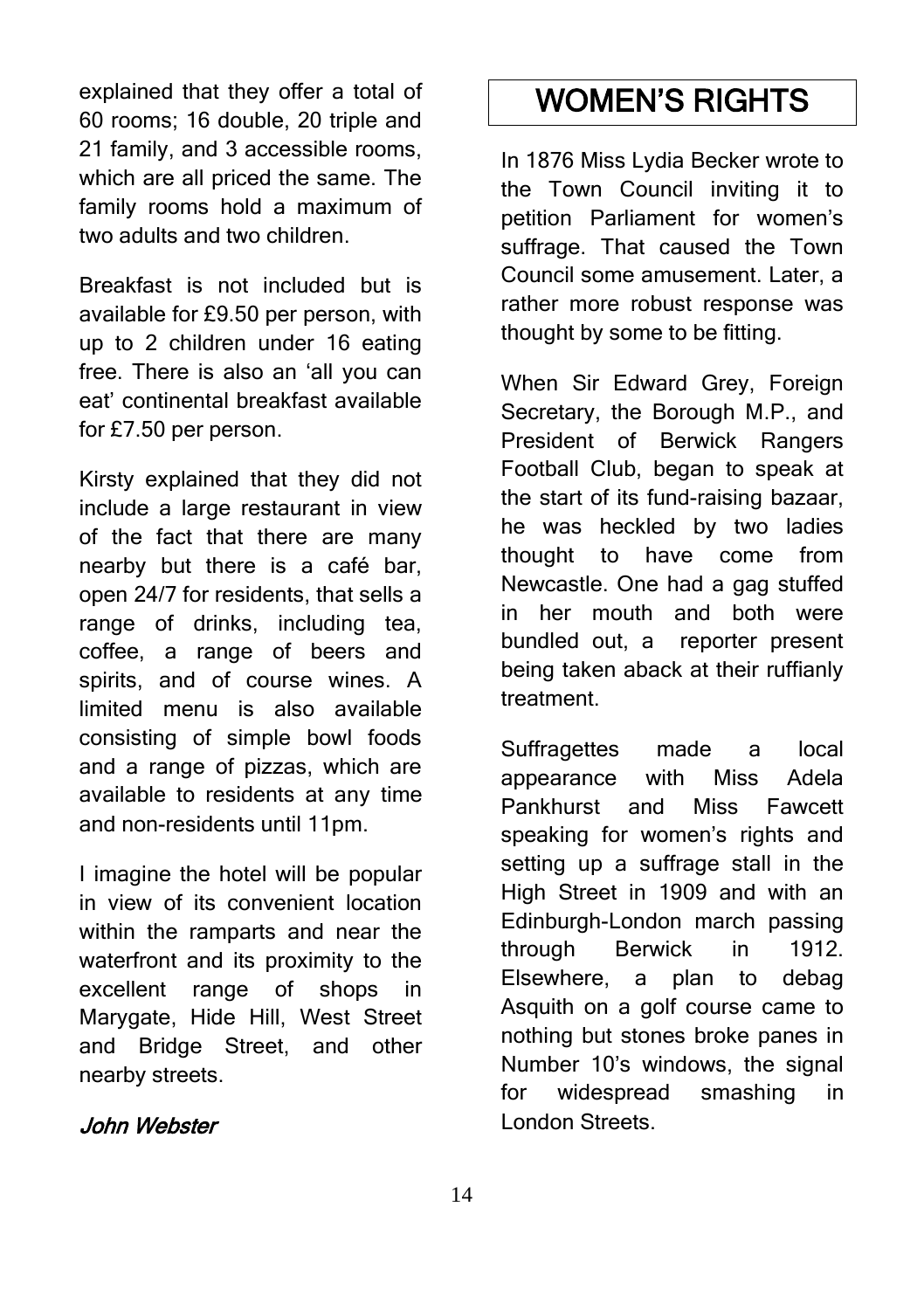A significant local milestone which generated great excitement was the election of the country's third lady M.P., Mabel Philipson in 1923. Controversary of various kinds continued though. Objection was taken to the growing practice of women wearing trousers. 'How would it be if I started going around in a low-cut dress?' asked a reporter in 1933. Then not everyone accepted that cycling was a proper female activity. Miss Dickinson recalled being chased out of Eyemouth.

Work too sometimes proved contentious. In 1937 a nineteenyear-old bus conductress, working for the United Bus Company, was on duty when 'the bus door swung open and Miss Davidson fell into the roadway. When she was picked up she was dead.' One correspondent to the Berwick Advertiser subsequently asserted that bus conducting was no fit role for a woman. Another thoroughly disagree, arguing that a girl was perfectly capable of bus conducting while remaining 'fit and healthy' and was far better off than in domestic service.

A court case that same year seemed to support his argument. A sixteen-year-old girl, Gladys Simms, got a job working in a Bamburgh Guest House.

Happening to miss the bus one morning, she arrived three hours late, and was promptly dismissed. In the case later brought by her father it turned out she worked from 7.00am to 9.30pm, with no half-holiday. The judge found her conduct 'not altogether satisfactory' but her conditions 'almost slavery'

Some girls were in any case voting with their feet as there were reports of a nursemaid famine'

### Michael Cullen

### COVID 19 & GLOBAL WARMING

In the Newsletter for Autumn 2019 I included an article under the title "Should we Worry about Global Warming?" and argued that we should, and needed to do something to reduce our greenhouse gas emissions otherwise we would encounter a perfect storm of outcomes such as flooding and other events.

Little did I imagine that only a couple of months later parts of England and Wales would experience rainfall of an intensity and duration not seen before and leading to terrible flooding along the Severn and other areas.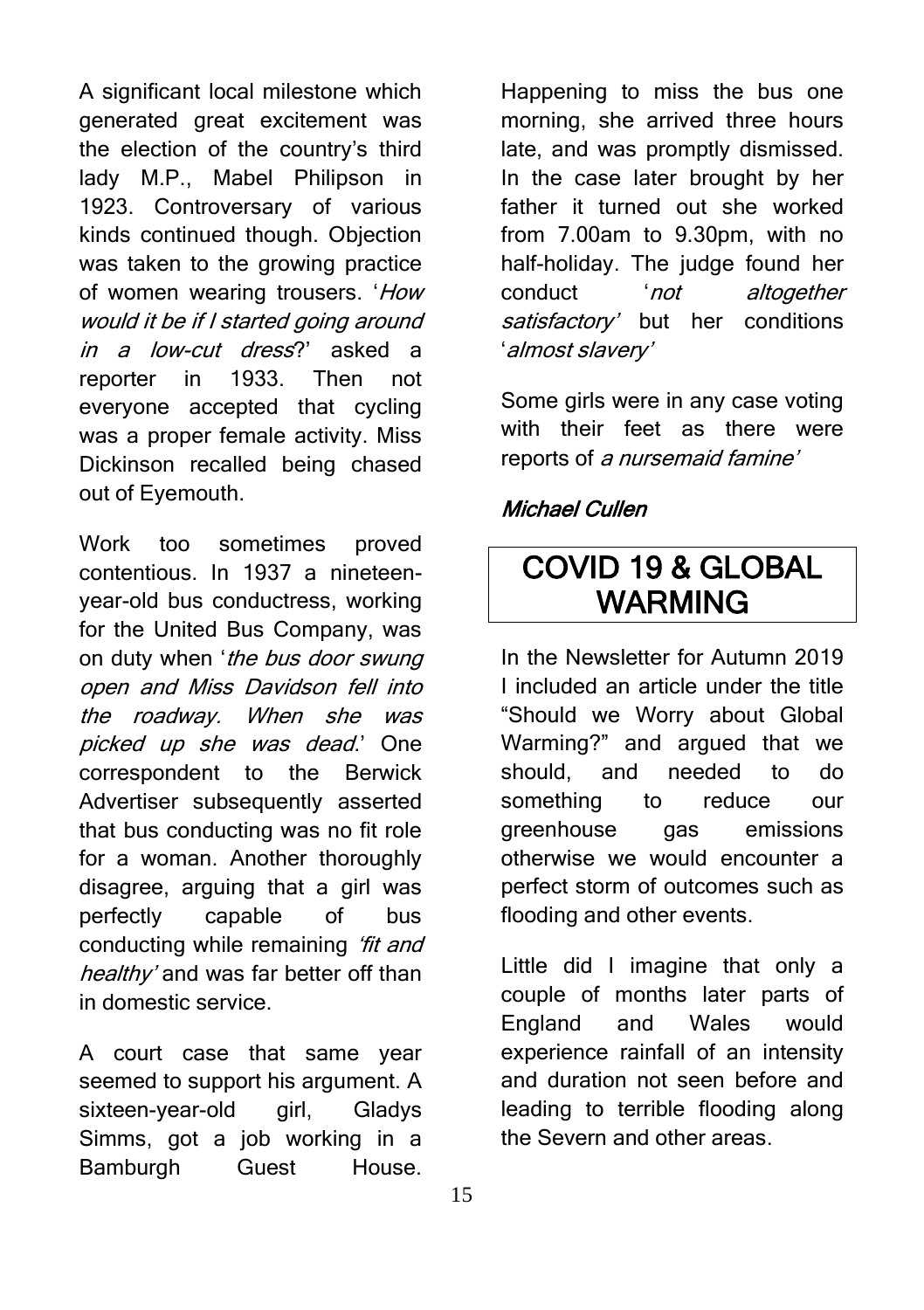Then to add insult to injury, a couple of months after that, we were struck by the coronavirus pandemic that has effectively destroyed much of the economic growth experienced since the Second World War and caused chaos to the lives and aspirations of millions of people on a global basis.

Perversely, the destruction wrought globally with the grounding of aircraft, a vast reduction in the use of private vehicles, and a slimmed-down public transport offering, has led to a drop in greenhouse and other atmospheric pollutants. This has led to significant improvements in the quality of the air breathed by residents in several major cities, thus improving the quality of life for many.

Sadly, it is unlikely that we will learn from these recent events and adopt a more sustainable mode of living with a move away from fossil fuels that will leave coal and oil in the ground. This is where it rightly belongs because it was the removal of carbon dioxide from the atmosphere over millions of years, by being trapped as coal and oil, that led to the conditions suitable for human to flourish.

What about coronavirus, or Covid-19 to be more precise? Unfortunately, it is likely that habitat and biodiversity loss globally may lead to more such pandemics. Outbreaks of animalborne and other infectious diseases such as Sars, Ebola, bird flu and Covid-19 seem to be on the increase. Pathogens are crossing from animals to humans and seem to be linked in some cases to the destruction of previously pristine forest and jungle areas bringing people into contact with some animal species for the first time, and that allows viruses to be transmitted more easily.

This may read like a prophecy of doom as regards global warming and disease but there is hope and it is very clearly enunciated by the much derided 17 year old, Greta Thunberg, who puts it quite succinctly – "don't listen to the politicians and business leaders, listen to the scientists and experts"

That's where things have gone wrong in recent decades with misinformation being deliberately spread for the purpose of confusing the public and preventing a global coordinated response.

### John Webster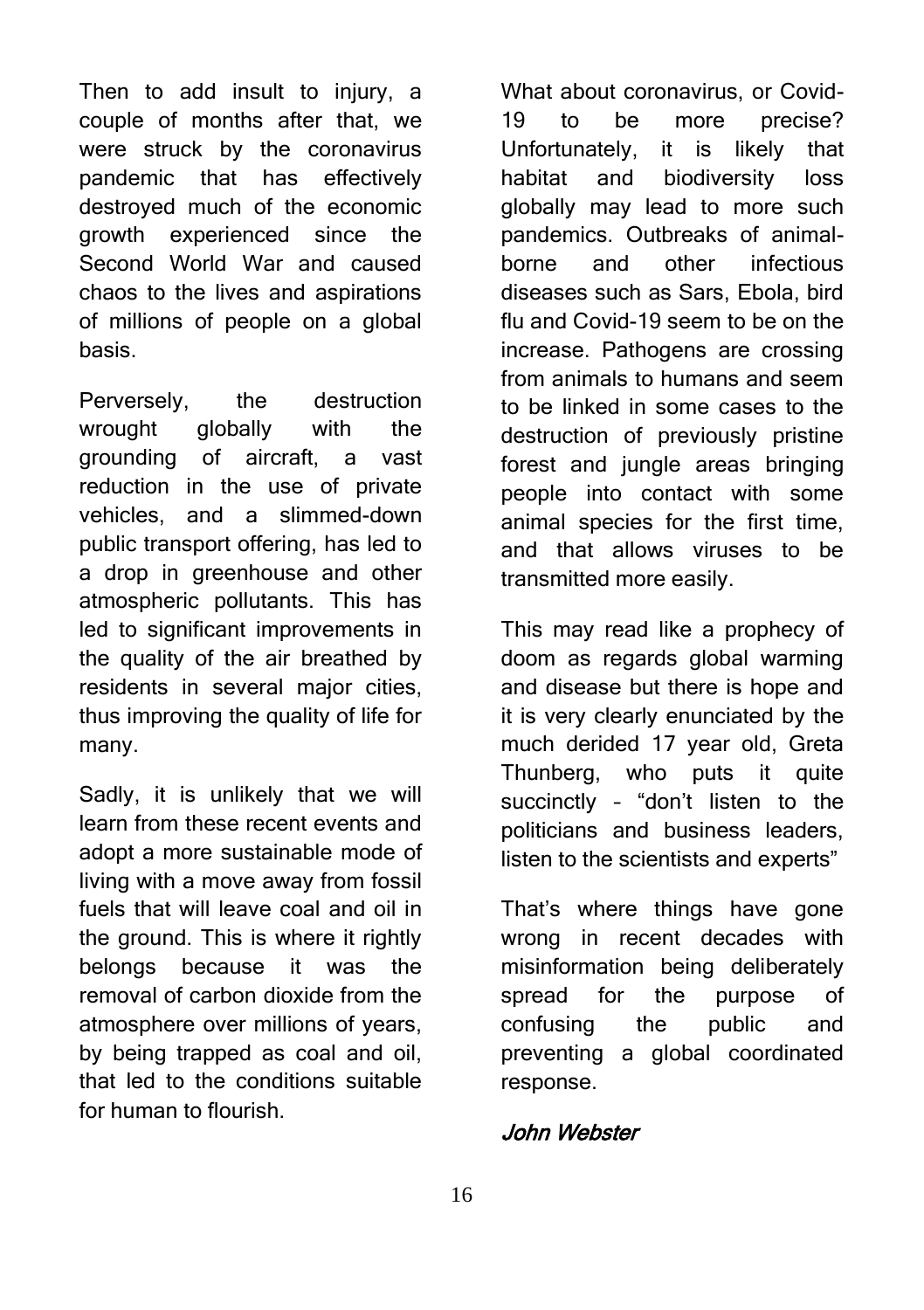## IN SEARCH OF MY FATHER'S WW2 STORY A PILGRIMAGE OF SORTS

Thanks to the impact of the coronavirus pandemic, I find that the newsletter is short of its normal content due to cancelled meetings, resulting in fewer reports. That, and the fact that this is my last newsletter, made me think I should indulge in the luxury of relating a personal story that started in my twenties with me asking about the circumstances of my father's death in 1945 and ended in 2015 by my attending commemoration service at his burial place in The Netherlands. The strange chain of circumstances that led to this event will, I hope to make for an interesting read.

--------------------------------------------------------------------------------------------------------

John Webster



1945 photo of John's father's grave

My father was killed in action on the 1st January 1945, a few miles

downstream from Nijmegen, while serving in the Royal Engineers. His body was recovered from the River Waal at the village of Druten some weeks later because the winter was severe, and the river frozen in places. He was buried in the village graveyard at Druten and the photo above shows the simple wooden cross erected at the time.

My mother never talked much about his death to my sister and me, other than saying an officer visited her at one stage and told her that he and five others had been laying a boom across the river when they came under fire from a German aircraft. I grew up with little knowledge of the circumstances and frankly didn't think much about it until I was in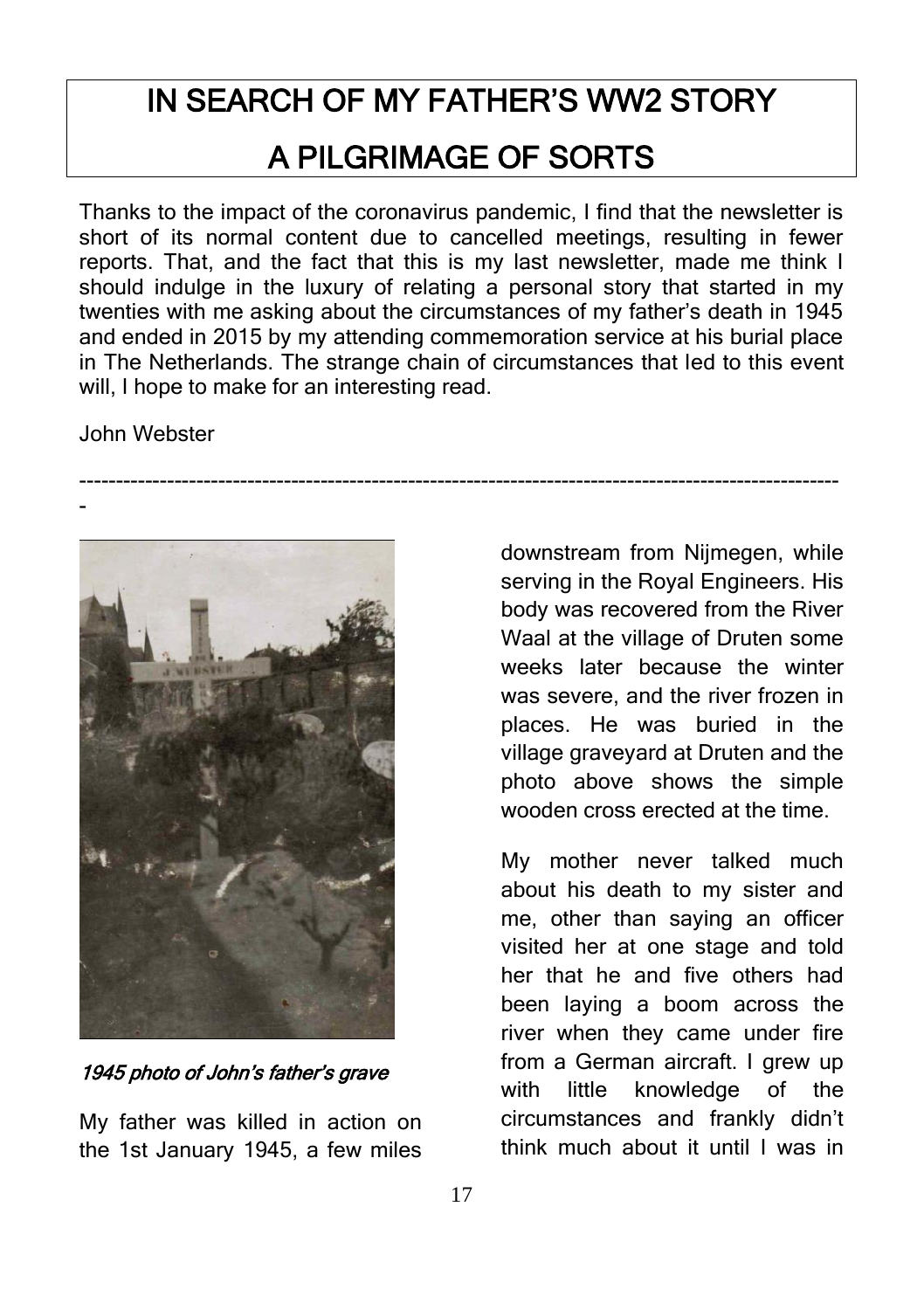my twenties and married. One day we asked my father's sister, my Aunt Sarah, and to my surprise she became very emotional, which was unusual for women of her era, and could only say that he had lots of friends and was still deeply loved and missed, and that was that. She did, however, tell one story that I will classify as:

### Remarkable Coincidence No. 1

About ten years after the war, Aunt Sarah was at the small Congregationalist church in Aberdeen when they had a visit from a vicar from an English church. He told a story of having been a padre during the war and when travelling through the war zone in early 1945, was stopped by a local person who told him that they were burying a British soldier that day so he attended the burial. My Aunt spoke to him at the end of his service and asked if he remembered the name of the village. It was of course Druten and my Aunt told the vicar that it was her brother he had helped to bury.

In 1980 my aunt met a neighbour who told her he was going to Holland with British Legion friends to visit the graves of former comrades, so she told him of her brother's grave and the fact that no member of the family had ever

been there. He promised to visit the grave and to take photographs for her to see. This he did but also told her what happened when looking for the grave in the churchyard. They could not find the war grave, and this led to what I shall call:

#### Remarkable Coincidence No. 2

While looking around, a lady passing by asked if she could help. When they told her they were looking for the grave of a soldier named John Webster she said she knew exactly where it was because she had found the body while working on the family farm by the river side in 1945.

The reason they could not find the body was that it had been buried outside the main graveyard because my father's papers gave his religion as 'Congregationalist', which was regarded with suspicion in the strongly Catholic area of the time. The war grave is now located in an annexe to the main graveyard along with more recent burials of local people, and entered by a separate gate, hidden by a high wall

My first visit to Druten was almost accidental and took place in 1987 during a visit to Dutch friends who had been neighbours of ours in Edinburgh and had then returned home to the north of Holland. One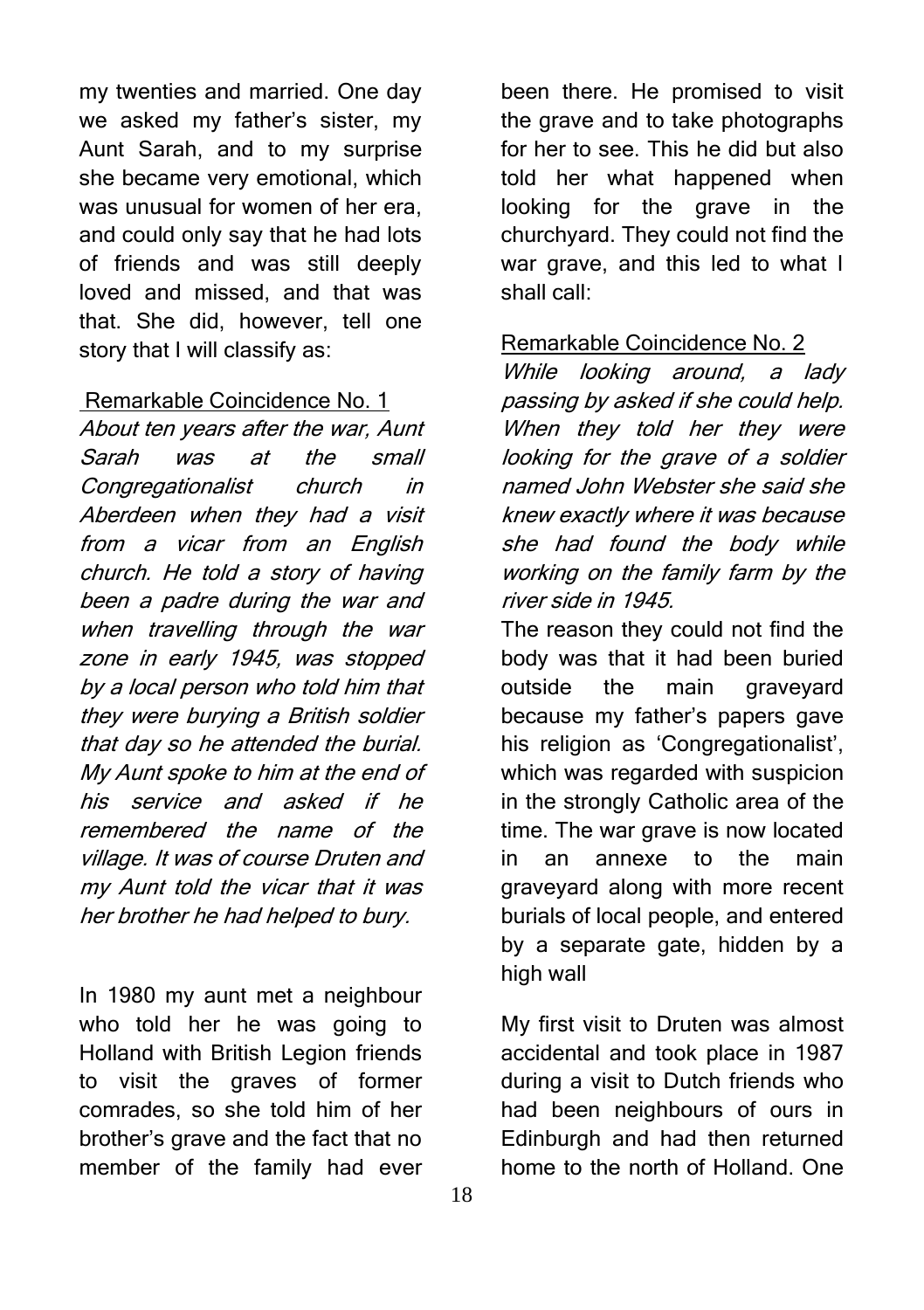evening the question arose as to whether my father was still alive and when I said that he was buried in The Netherlands at a place called Druten our friend said, "you must go and visit because my sister lives near Druten and you can stay with her for a couple of days".

So, the next day I made the journey to Druten along with my wife and our 11-year-old son, and eventually found the cemetery and the grave, which was quite an emotional occasion for me.

Then we had one of those mad ideas that you do when young. We wondered if there was an old lady living in the street next to the cemetery, perhaps the one who met up with the British Legion group some years earlier. So, we knocked at a door and met a delightful old lady, Joanna van Beem. Needless to say, Mrs. van Beem knew nothing of the finding of my father's body but took our address and promised to ask around. She did however suggest we visit a dress shop near the church because the woman who worked there was married to the man who looked after my father's grave for the church.

We thanked Mrs van Beem then went to the shop in the village where another of those strange events took place:

Remarkable Coincidence No. 3

We went into the shop and introduced ourselves and the lady said "what a pity my husband did not know about your visit because he would have loved to meet you but he works in Arnhem" We were sitting there talking with her when the door of the shop opened and in walked her husband. She looked at us and said, "I can't believe it, he rarely comes into the shop when he is at work" She explained who we were and her husband said "I was just passing by after visiting a client and I felt I should come in past". It was a strange coincidence that he did come in during the 30 minutes or so that we were there.

Well, that might have been the end of the story, but some ten years later, in 1998, I received a letter from Joanna van Beem's daughter, Marian, to say that her mother had asked her to send some photos of the graveyard at the church, which had recently been renovated.

Then, in 2012, I had a letter from Joanna van Beem's grandson, Raymond, to tell me that articles had appeared in the local newspaper "De Waalkanter" asking if any of the older residents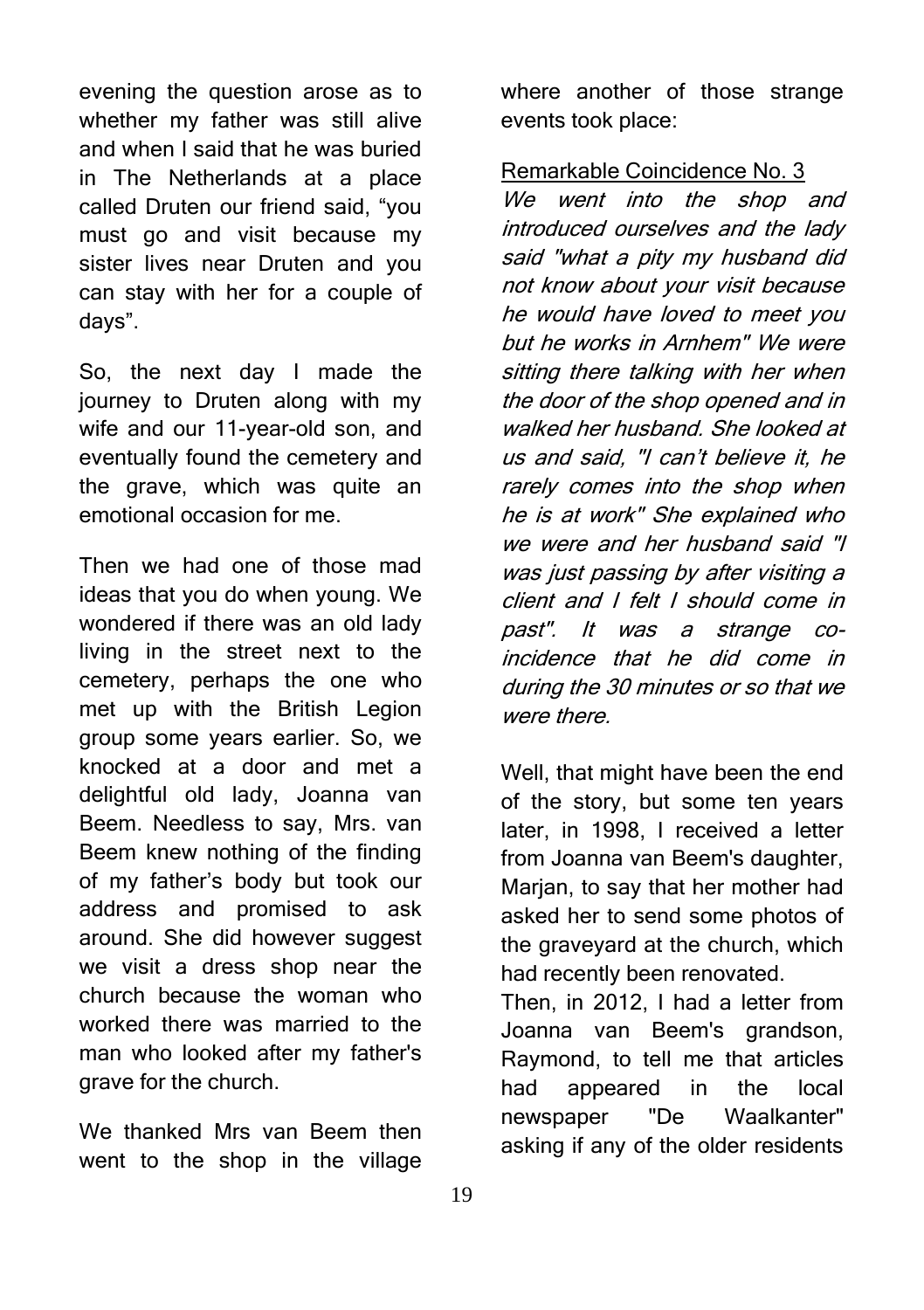of Druten knew anything about the circumstances surrounding the finding of my father's body.

I asked him to keep in touch and let me know of any developments then in September 2013 I went over to meet Raymond, who took me on a tour of the area and the various battle locations.

He also took me one evening to meet Martien Pardoel, of the 4th May (Liberation Day in The Netherlands) Committee.

Nothing had come from the newspaper appeals and Martien said they should have made the appeal ten years earlier when more people from the time were alive.

This visit did teach me just how much respect the Dutch people still have for the allied soldiers who liberated their country.

I discovered that the residents of Druten had visited my father's grave on Liberation Day every year since the end of the war and looked after the grave and planted flowers.



Martien, John & Raymond meet 2013

When I got back home I decided to do some serious investigation and paid for a researcher at the National Archives to check if my father's company diaries had survived from the period, which they had, and learned more than any of my family had until that time.

He was in the army from 1940 onwards with the Royal Engineers and the records show that his Company, the 91st, was trained in chemical warfare at one stage. I also learned from his army records that he embarked from England on 5th June 1944 and disembarked in Western Europe on June 6th, in other words he took part in the Normandy Landings.

It appears that his regiment saw action in France then in Belgium at Antwerp, then arrived nor far from Nijmegen at the end of 1944 with the British Forces on this side of the River Waal and the Germans on the other.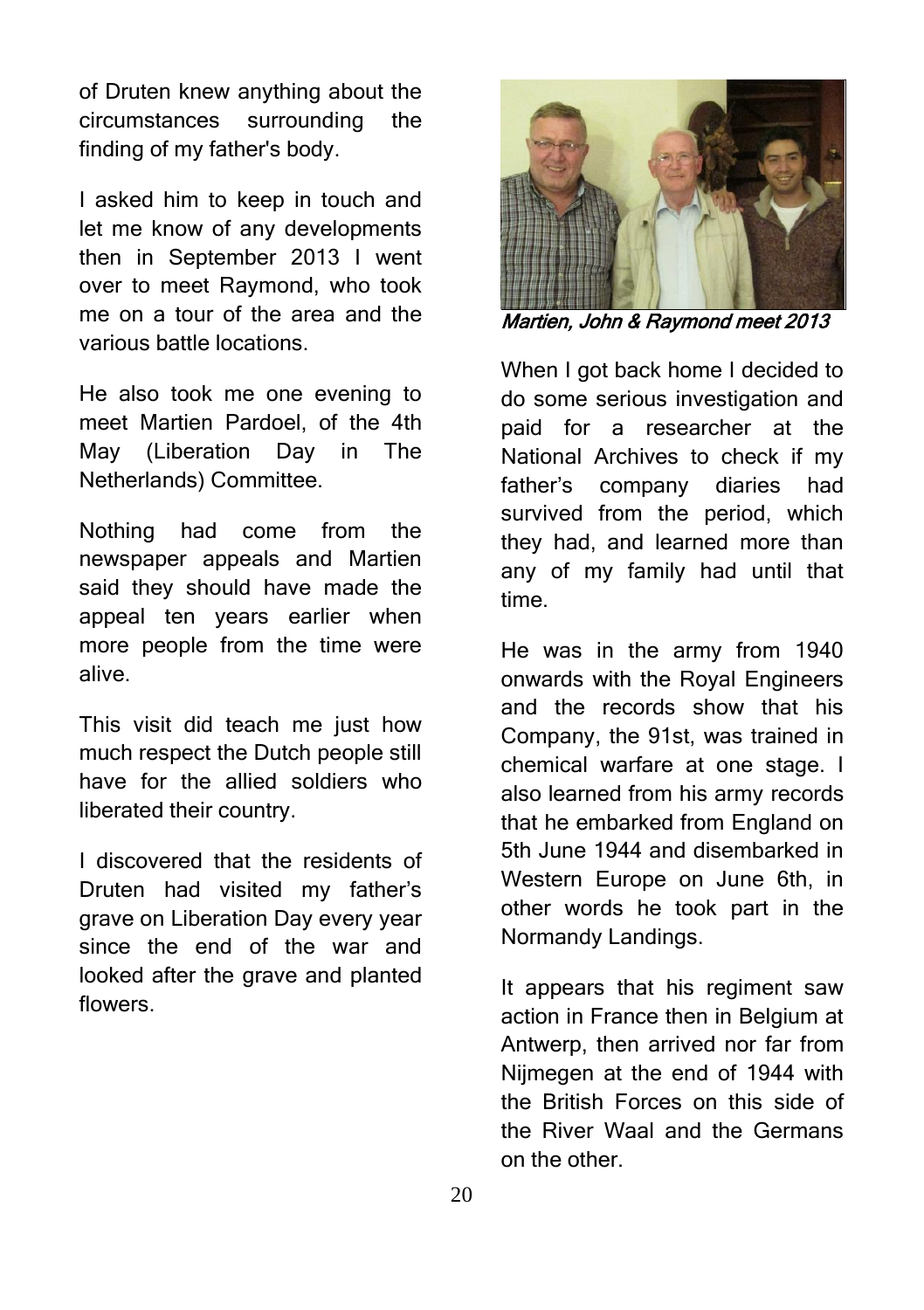There was an interesting entry for Xmas Day 1944, which reads

"Enemy airborne landings expected and Coy is allotted a certain area of the town in which to organise the defence of other units. C.R.E is responsible for the defence of the whole of the NIJMEGEN area"

On the 1st of January 1945 my father and five others set out in a small boat onto the river at Deest and, according to the Company Dairies, were killed in an accident. The entry simply records that

"Six men of 3 Pl were drowned while casting anchors from a barge."

This got me thinking that the story of the aircraft attack told to my mother by the visiting officer was to maybe glamorise the death rather than saying he was killed in an accident during a war!

Well, that might have been the end of the story, but early 2015 I received an email from Martien Pardoel's daughter, Veronique, on behalf of the 4th May Commemoration Committee at Druten asking if we would like to attend the 70th anniversary celebrations as guests. This was going to be a major event given that few residents of the time were still alive, and this might well be the

last such event. We gladly accepted the invitation.

One entertaining result of this invitation was relayed to me by Raymond van Beem. The local newspapers made great play of the fact that "John Webster Jnr." was going to attend.

### & de Gelderlander

John Webster junior komt naar herdenking Druten

Geniaatst op 28 april 2015: Laatste undate 28 april, 09:18:



ce apen, occurs and models and models and the District District District District District District District District District District District District District District District District District District District Distr

John Webster senior, die deel uitmaakte van<br>de Royal Engineers, ligt begraven op het<br>Nederlands hervormde kerkhof aan de<br>Molenhoek in Druten.

Monday, May 4<sup>th</sup>, 2015, was the day of the official celebrations and this was quite an amazing day. We were collected from our hotel at about 5pm and went to the church in Druten just in front of the graveyard where my father is buried. In the church a combined choir of 170 singers from The Netherlands, England and Germany were practising then at about 6pm we all gathered outside the church where we met the Mayor of Druten and others.

A procession then headed off, led by a drummer beating out the pace along the side streets where lots of people had gathered and where flags had been hung from several houses. Once we reached the cemetery there were speeches, then my wife, Kath, and I laid a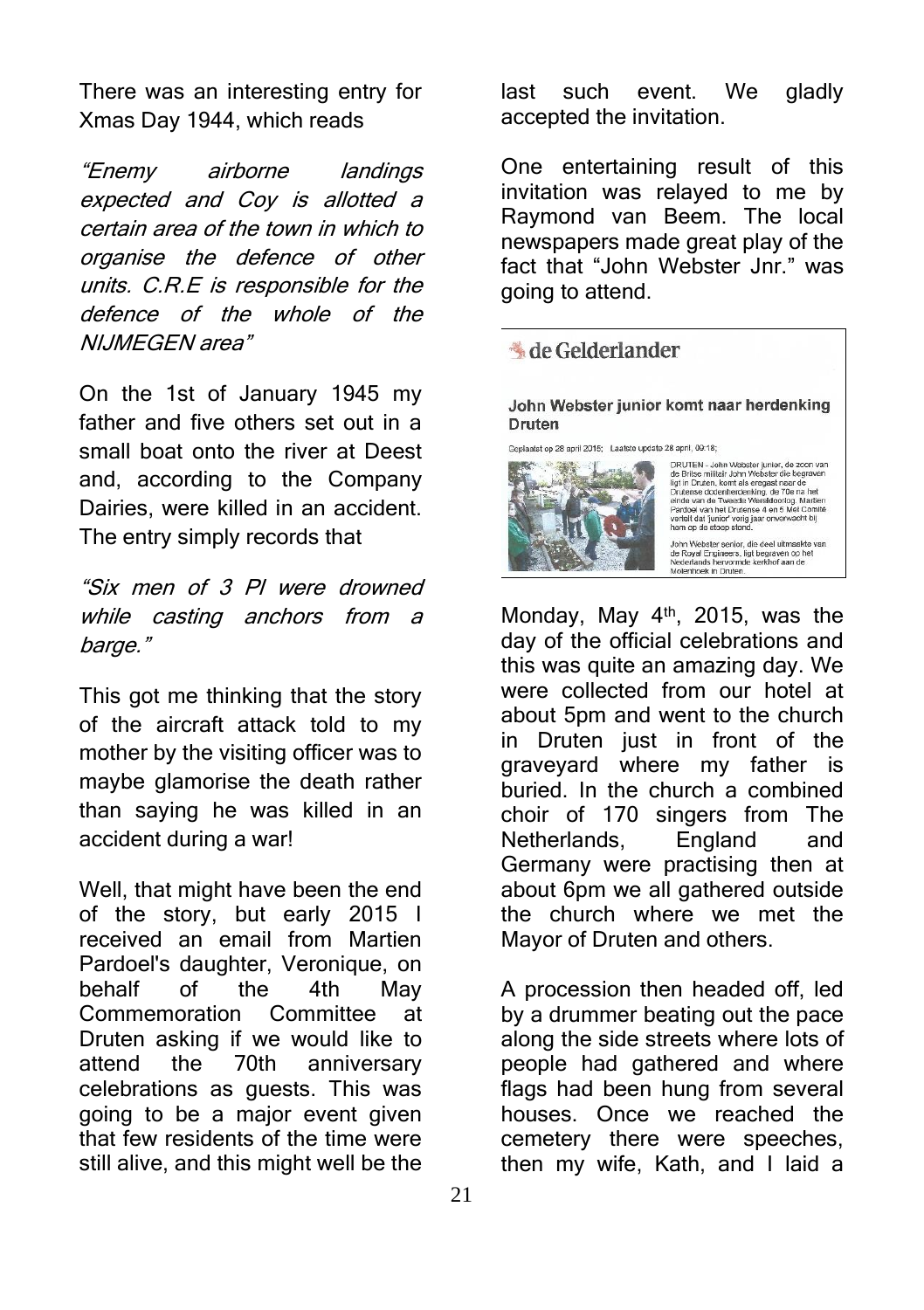wreath on my father's grave, followed by the Mayor who laid another. There were some songs by the choir and more speeches before we made our way back to the front of the church and from there headed to the War memorial of Druten where there were more speeches, wreath laying and singing accompanied by trumpets.

Finally, back to the packed church of about 600 residents for the main ceremony, which included me having to give a speech about my father's early life, then music performed by the choirs.



#### John speaking at the Commemoration

After the ceremony, there were drinks and snacks in the church hall and then an amazing thing

happened, which I shall describe as:

Remarkable Coincidence No. 4

An old man came down to speak to me along with his son to translate. His name was Jo Jannsen and he said he witnessed the finding of my father's body in the River Waal near his farm. He had been working with his father when they saw people heading to the river with a cart. They went to find out what was going on and saw it was a British soldier. My father was buried in the graveyard the next day he recalled. Amazing to meet someone all these years later to hear this story. The fact that he was still alive, was at the ceremony and the fact that I was there by a series of coincidences made the meeting all the more remarkable.

Again, this might have been the end of the story but not quite! In August 2019 I received an email from a young Dutch researcher of WW2 events in the Arnhem area to say that he had seen an article in the local newspaper about my attendance at the  $70<sup>th</sup>$  anniversary event and asked if I could send information about my father because this was an incident he was researching, In return he sent me what he had learned about the action. The fact that the information that follows came to me by such a circuitous route leads me to call this: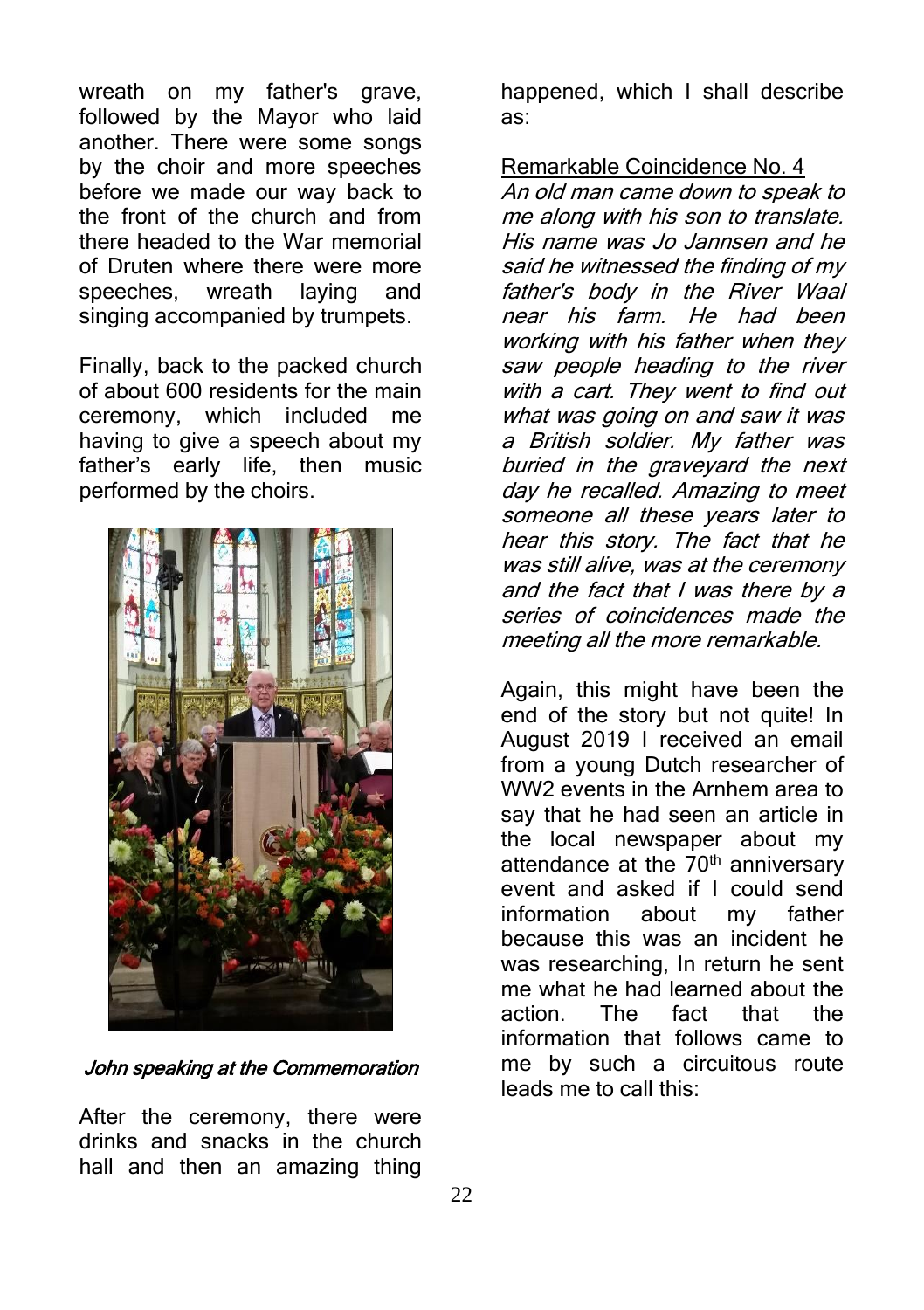### Remarkable Coincidence No. 5

On Monday, January 1, 1945, an incident occurred on the Waal opposite Deest. It was clear weather that morning and it had frozen a lot. On that morning, one of the last major German air raids started. The 'Operation Bodenplatte' as this attack was called, was directed against the allied air forces stationed at various airports in southern Netherlands and Belgium. Hundreds of German planes took off from airports in the still occupied Netherlands at around 8 am and flew to the south at a height of  $\pm$  200 meters to surprise the Allies on that first January. On the river Waal near Deest, an inspection took place of the floating barrier at the shipyard across the Waal for the protection of the bridges near Nijmegen. This is to prevent the Germans boats and the like from attacking the bridges from the West. ……

Those of you who have not fallen asleep reading this story may notice a remarkable similarity in this account to the story related by my mother, where aircraft were involved, yet the Company Record records an 'accident' and makes no mention of Operation Bodenplatte, which must surely have been a significant event at the time. Conspiracy theorists may wonder why. Was it an embarrassing episode best left unrecorded or what?

You may wonder why my father has become the centre of so much attention. The simple answer is that he is the only allied soldier buried in the village and so became the focus of the commemoration ceremonies held there every  $4<sup>th</sup>$  May, and in many towns and villages throughout The **Netherlands** 

Well, this is the end of my "pilgrimage of sorts" and the reason I relate it here is that friends have said to me that it is worth telling because, as one said, the coincidences described are "so spooky".

Another, of a more religious frame of mind said to me "you can't really believe all these things happened by chance; they would defy statistics. There must have been a guiding hand at work"

I leave it for you to decide.

### John Webster